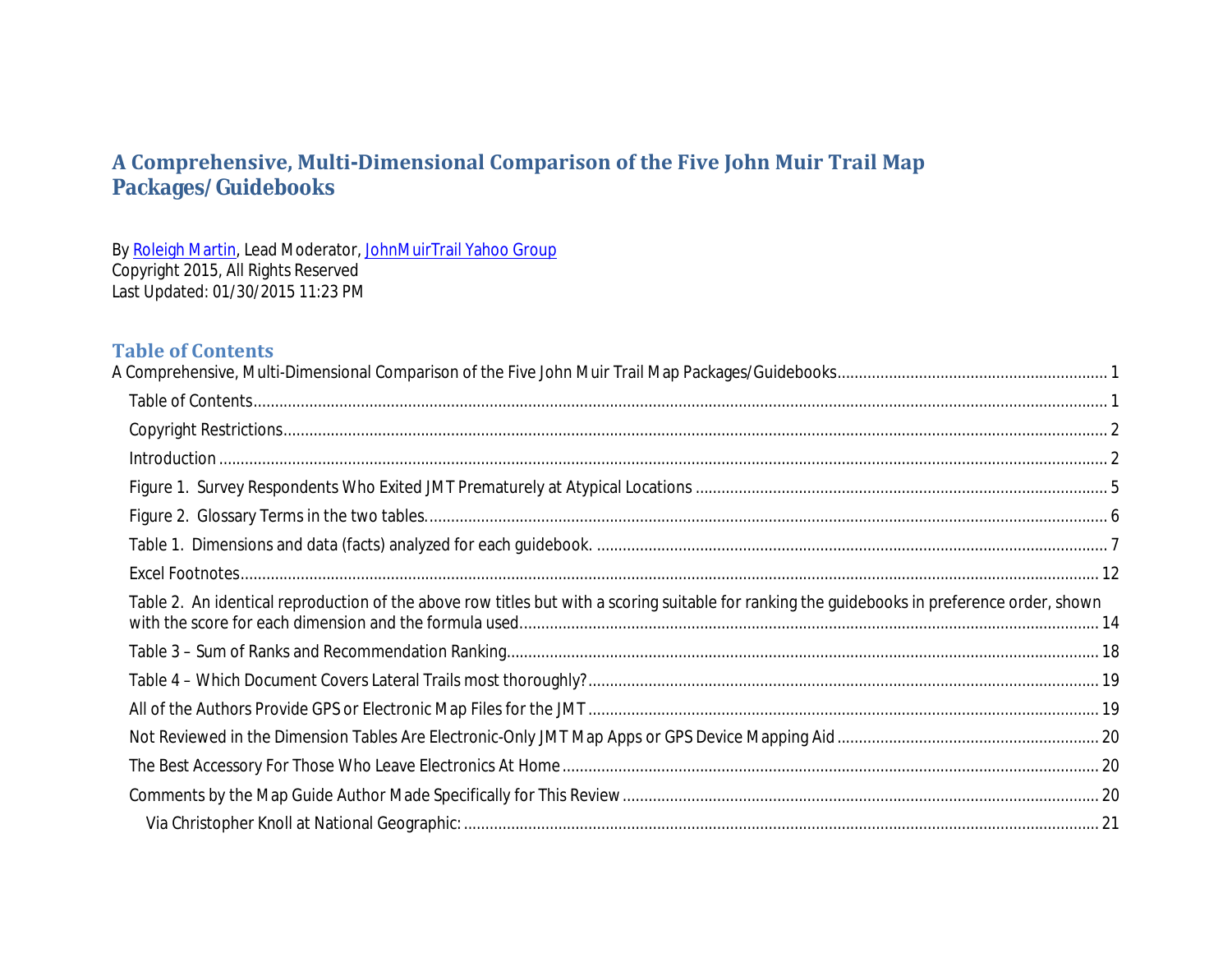# <span id="page-1-0"></span>**Copyright Restrictions**

Any commercial or republication / reposting of this document with or without the accompanying Excel Spreadsheet on the internet or on any electronic media must obtain beforehand written permission from Roleigh Martin (roleigh@pobox.com). Both this document and the Excel [Spreadsheet](https://drive.google.com/file/d/0B7L_TrVYTWZRbkdjQnZRSDc5TzA/view?usp=sharing) are copyrighted by Roleigh Martin, 2015. All Rights Reserved.

# <span id="page-1-1"></span>**Introduction**

The year 2014 showed that "Amer[i](#page-32-2)ca's most famous trail"<sup>i</sup>, the John Muir Trail (JMT), had become so popular that 10 new books (or updated editions) of the JMT were published. <sup>"</sup> Among these are two new guidebooks for hiking this 221 mile long trail. <sup>""</sup> This means that aspiring hikers of the JMT now have five JMT map packages/guidebooks to choose from (listed in reverse publication date order):

- 1. Erik Asorson, 2014. Erik the Black's John Muir Trail Atlas, 2<sup>nd</sup> Edition. Published by Blackwoods Press. [Blackwoods Press Link.](http://blackwoodspress.com/john-muir-trail/maps/atlas/)
- 2. K. Scott Parks ("Postholer"), 2014. John Muir Trail Southbound, Scale: 1:63,360. Free but copyrighted. [Download link.](http://postholer.com/JMTMaps)
- 3. National Geographic Society, 2014. John Muir Trail Topographic Map Guide. Published by National Geographic. [Amazon link.](http://www.amazon.com/Trail-National-Geographic-Trails-Illustrated/dp/1566956897/)
- 4. Elizabeth Wenk, 2014. John Muir Trail Data Book. Published by Wilderness Press. [Amazon link.](http://www.amazon.com/John-Muir-Trail-Data-Book/dp/0899977707/)
- 5. Tom Harrison, 2014. John Muir Trail Map-Pack. Published by Tom Harrison Maps. [Tom Harrison Map Web Page.](http://www.tomharrisonmaps.com/)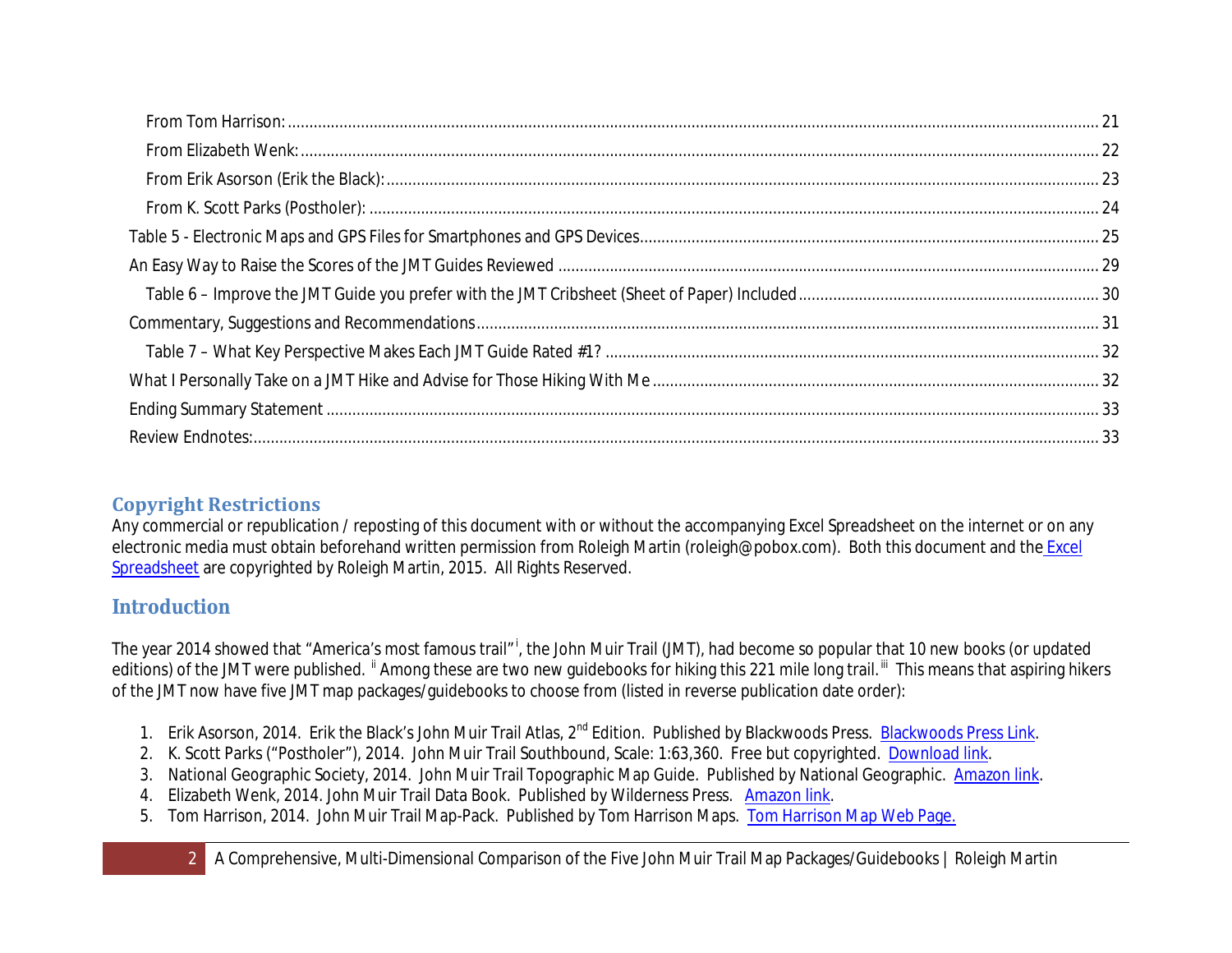

As someone who has hiked the JMT seven times (of which 5 where complete hikes, and 2 of them I completed at least 160 miles of the trail), and as lead moderator of the JMT Yahoo Group which currently has 3,625 members, I am interested deeply that accurate and in-depth guidebooks exist for the JMT.

The JMT trail is long and hard as it covers the highest part of the Sierra Nevada. Its average elevation is about 10,000 feet. Having organized a hiking group for each of the last 7 years, taking between 3-4 weeks to hike the JMT each time, it is not uncommon to see people, whether in my group or not, needing to exit the trail prematurely. Some years, it might be due to a foot or ankle injury. Other years, such as in 2011, when much of the trail was snowbound even in July and August, there are many leg injuries from slipping on the snow in trail runners. In 2014, many exited due to the extreme wet and cold weather that was prolonged for weeks. After the dry winters of 2013 and 2014 some exited due to breathing problems due to forest fires, including the famous Rim Fire as well as the Aspen Fire, French Fire, Portal Fire, and Meadow Fire.

John Ladd, co-moderator of the John Muir Trail Yahoo Group, and former lead moderator there, has a JMT Trail Hiker Surve[y Facebook page](https://www.facebook.com/media/set/?set=a.703545913060808.1073741829.703516563063743&type=1)<sup>[iv](#page-33-0)</sup> on [v](#page-33-1)arious pictures of how bad the weather and fire conditions got in 2014. A snippet from that page is displayed on the following page. <sup>v</sup> John has conducted surveys of JMT hikers and has gotten responses from about 608 respondents about their 2014 JMT hike. John also provided me a subset of his survey responses which shows the need for the lateral trails to be displayed, based upon those who prematurely ended their hike and exited at points on the JMT that are not shown on all the guides reviewed (some of these locations are shown, some are not). For instance, all the guides show the way to Muir Trail Ranch, but rare is the displaying of the trail from Muir Trail Ranch to Florence Lake. Same with Vermilion Resort, all the guides show the lateral trail to the ferry landing, but few show the trail that either goes around Edison Lake or the full trail to the resort that goes over Goodale Pass if some decide to take the first lateral trail (from the North) that goes to the resort. Because of the number of tangent trails involved in going all the way from Bishop Pass to Southlake Trailhead, it is useful to know which way continues onto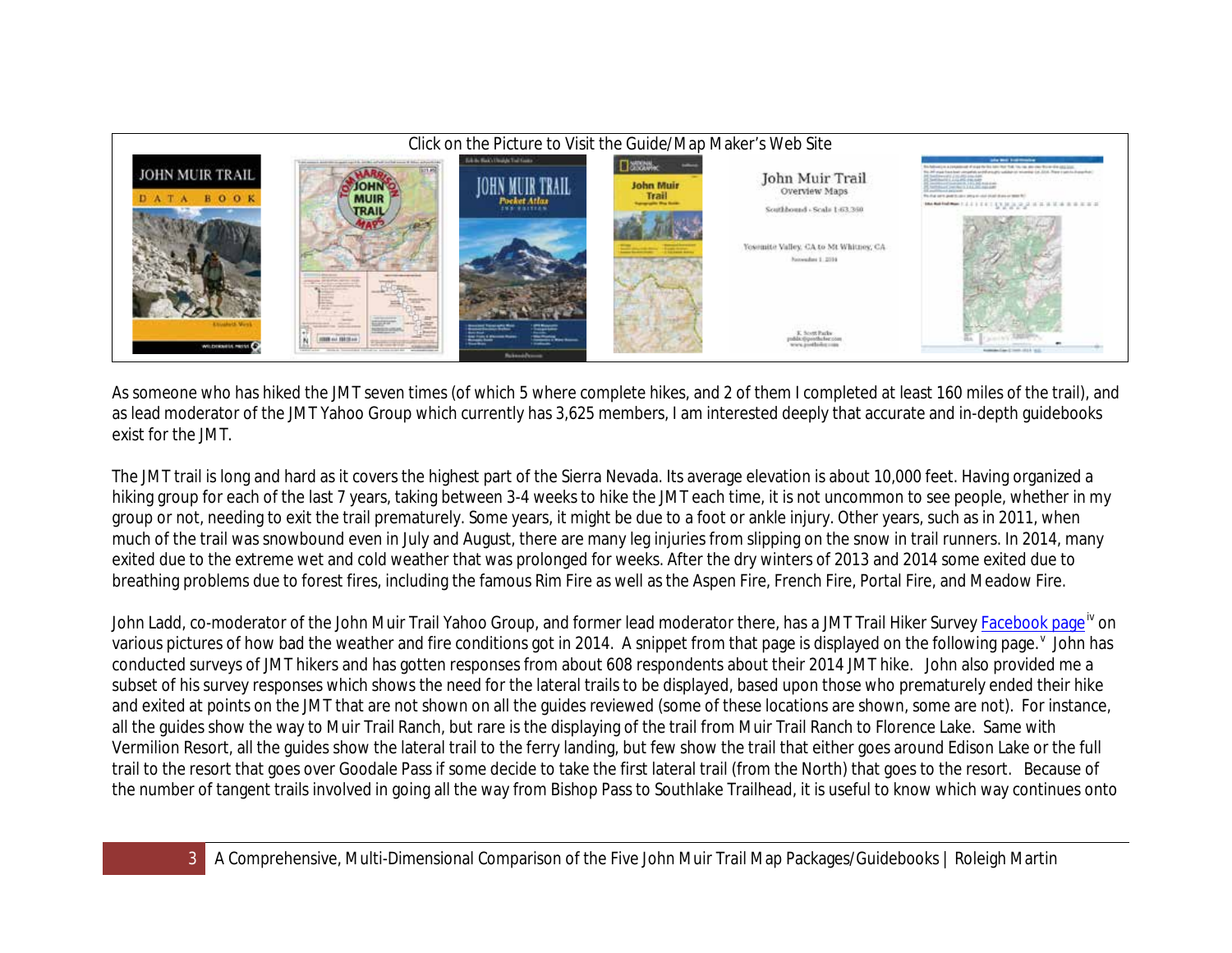the trailhead if one takes the Southlake / Bishop Pass exit. Below the picture, following, is the data that John Ladd shared with me, based upon 2014 responses.



4 A Comprehensive, Multi-Dimensional Comparison of the Five John Muir Trail Map Packages/Guidebooks | Roleigh Martin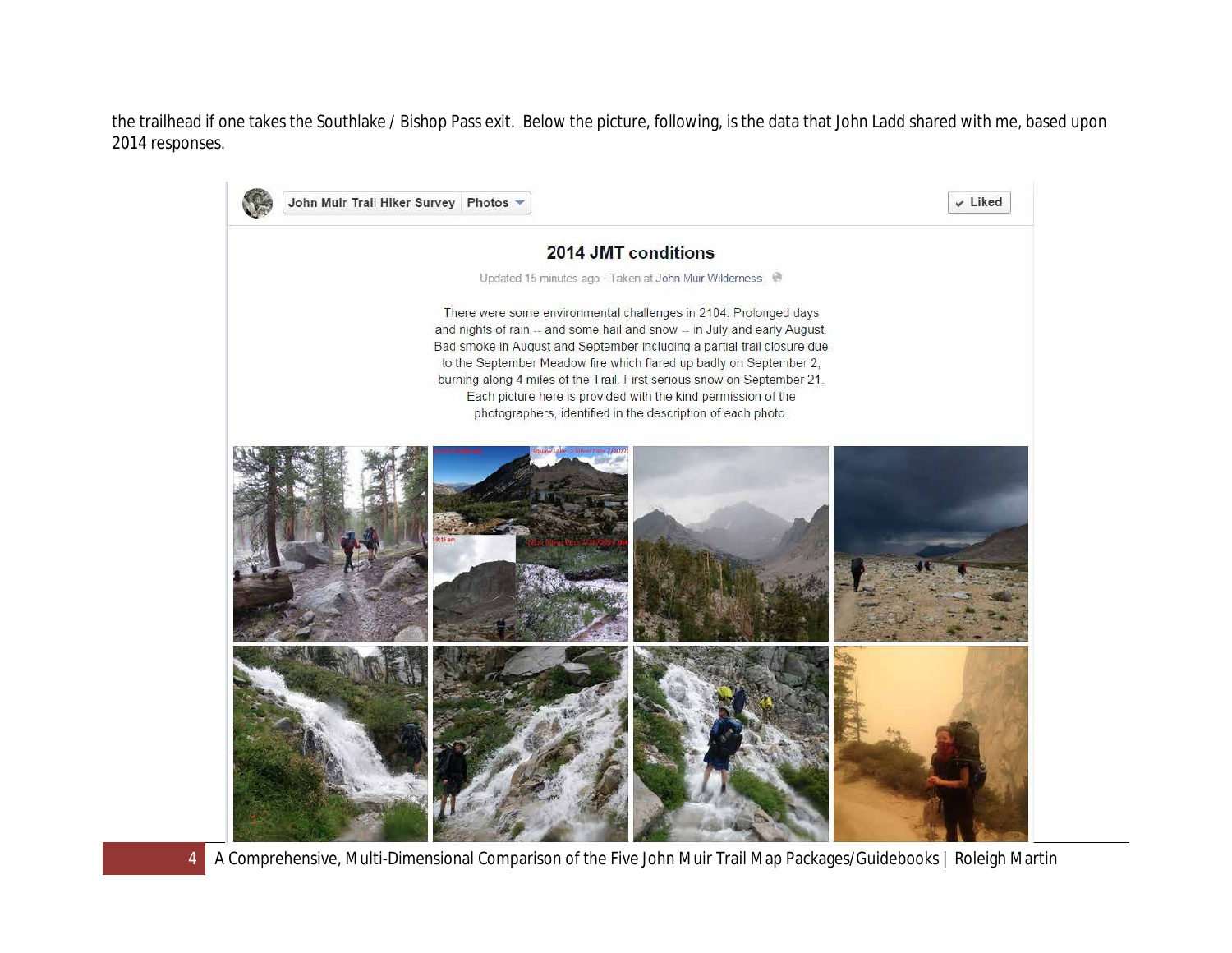In Figure 1, I exclude typical locations which are displayed on all JMT guides (e.g., Tuolumne Meadows, Reds Meadow, Vermilion Resort via the Ferry).

<span id="page-4-0"></span>**Figure 1. Survey Respondents Who Exited JMT Prematurely at Atypical Locations**

| Lateral Trail Used by 2014 JMT Hikers Who Prematurely Exited Trail | Count          |
|--------------------------------------------------------------------|----------------|
| <b>Inyo NF - Agnew Meadow</b>                                      | 7              |
| Inyo NF - Bishop Pass Trail / South Lake                           | 16             |
| Inyo NF - Onion Valley / Kearsarge Pass                            | 13             |
| Inyo NF - Piute Pass Trail / North Lake                            | 1              |
| <b>Inyo NF - Taboose Pass</b>                                      | $\overline{2}$ |
| <b>SEKI NP - Roads End via Bubbs Creek</b>                         | 6              |
| <b>SEKI NP - Shepherd Pass</b>                                     | $\mathbf{1}$   |
| Sierra NF - Goodale Pass Trail to Lake Edison                      | 1              |
| Sierra NF - Lake Edison walking around lake or on lakebed          | $\overline{4}$ |
| Sierra NF - Lake Florence / Muir Trail Ranch (using ferry)         | 17             |
|                                                                    |                |
| Total                                                              | 68             |

I personally prefer map guides that will enable a group to exit the trail in the least amount of time if such a need arises. So I have a strong interest in reviewing and seeing which of these guidebooks are of most relevance to not only guiding one on a successful JMT hike but also on an aborted JMT hike. From the data, one can see that about 11% of those who hike the JMT will appreciate good lateral trail information in the map guide they choose.

Using Microsoft Excel, I have done a multi-dimensional comparison of these guidebooks. The Excel spreadsheet resides on Google Drive [vi](#page-33-2) and one can make a copy of it for themselves, and if they desire, they can change the scoring formulas to meet their own needs. I set the scoring formula to be most fair and balanced for the dimensions I consider important.

The Excel Spreadsheet is reproduced below in a format suitable for a PDF file or HTML page.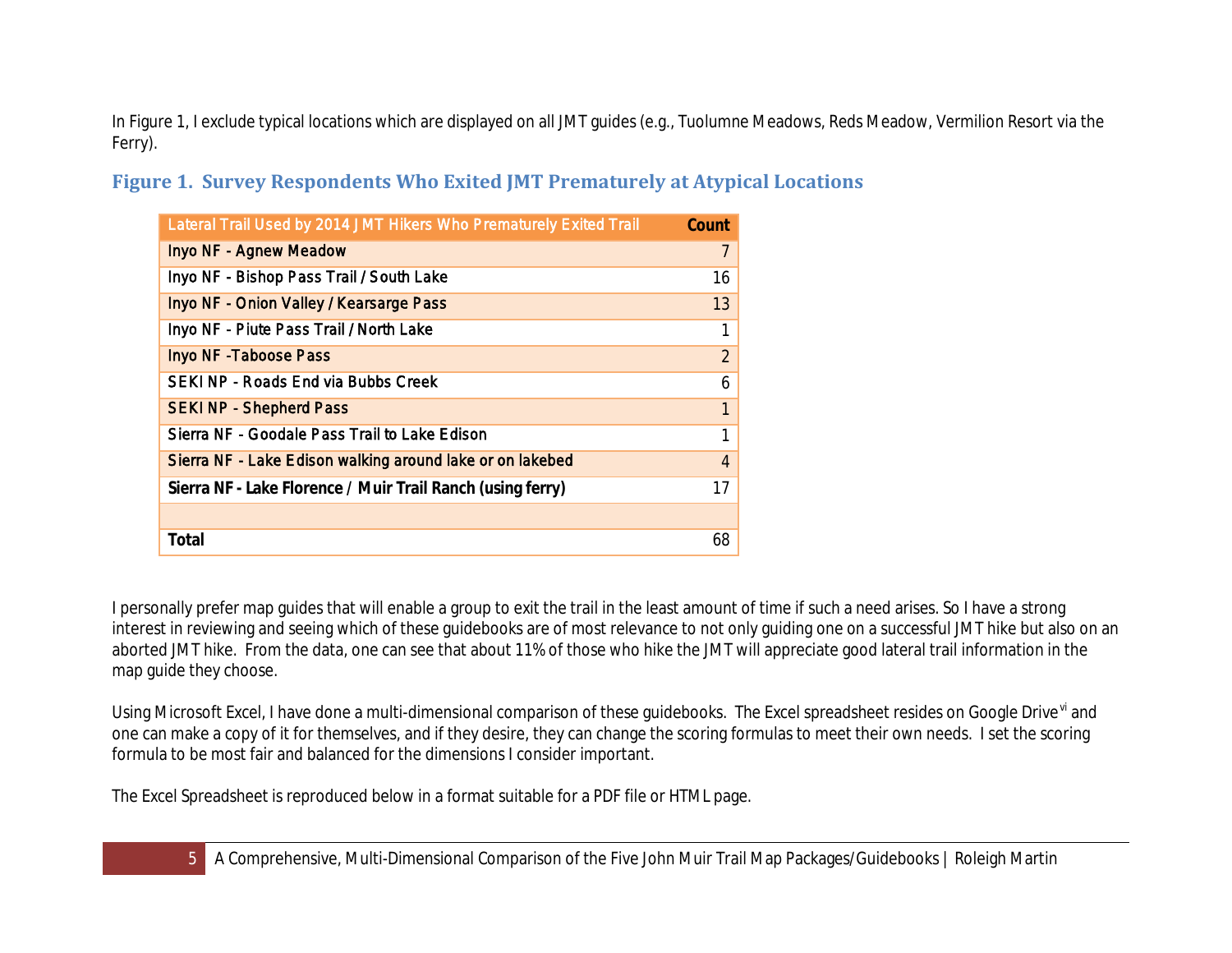The first table shows the dimensions and the data (facts) for each guidebook. On a second table, I repeat the same table, but assign a scoring formula to be able to rank (recommend) the more preferred guidebook to choose from. For those not familiar with some of the terms in the below table, the following table shows what these terms mean:

## <span id="page-5-0"></span>**Figure 2. Glossary Terms in the two tables.**

| <b>Term</b> | <b>Meaning</b>                                                                                      | <b>Term</b> | <b>Meaning</b>                                                                               |
|-------------|-----------------------------------------------------------------------------------------------------|-------------|----------------------------------------------------------------------------------------------|
| <b>JCT</b>  | Junction as in a Trail<br>Junction where two trails<br>intersect                                    | <b>JMT</b>  | John Muir Trail                                                                              |
| <b>MSRP</b> | Manufacturer's Suggested<br><b>Retail Price</b>                                                     | <b>NOBO</b> | Northbound directed<br>(starting at Whitney Portal<br>and ending up at Yosemite<br>Valley)   |
| <b>SOBO</b> | Southbound directed<br>(starting from Yosemite<br>Valley and ending up at<br><b>Whitney Portal)</b> | TH          | Trailhead (an ending or<br>starting point of a trail,<br>where it meets a resort or<br>road) |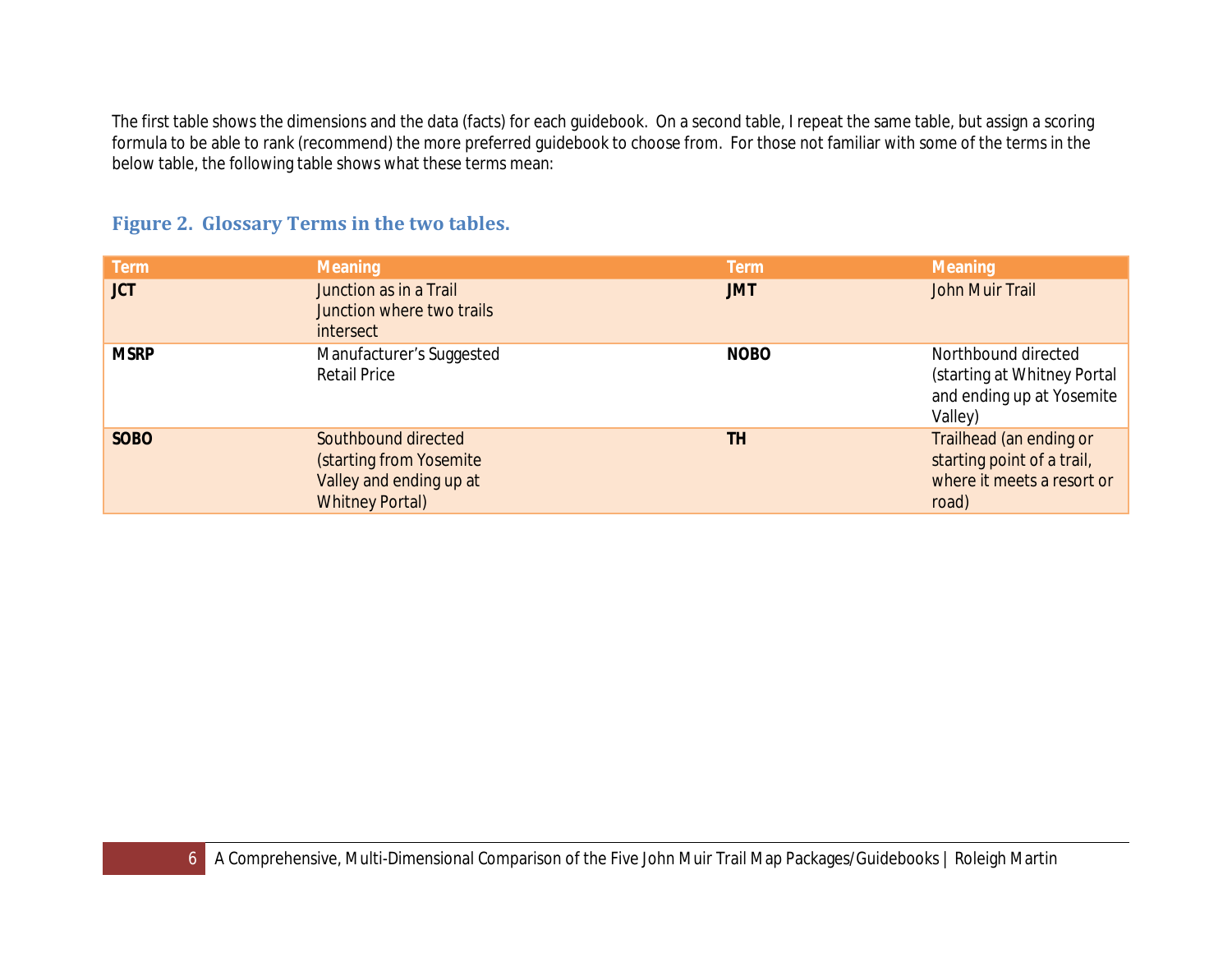# <span id="page-6-0"></span>**Table 1. Dimensions and data (facts) analyzed for each guidebook.**

| <b>Comparison Metric/Dimension</b>                                                                           | <b>Which</b><br><b>Measurement</b><br><b>Value is</b><br><b>Better?</b> | <b>Tom Harrison</b><br><b>JMT Map-Pack</b> | <b>National</b><br>Geographic<br><b>JMT</b><br><b>Topographic</b><br><b>Map Guide</b> | <b>Elizabeth Wenk's</b><br><b>JMT Data Book</b>                       | <b>Erik the Black's</b><br><b>JMT Atlas</b> | <b>Postholer's JMT Map</b><br>and Data Book<br>(1:63360 Scale<br>$Map)$ ***** |
|--------------------------------------------------------------------------------------------------------------|-------------------------------------------------------------------------|--------------------------------------------|---------------------------------------------------------------------------------------|-----------------------------------------------------------------------|---------------------------------------------|-------------------------------------------------------------------------------|
| SOBO/NOBO Sequenced?                                                                                         | <b>SOBO</b>                                                             | <b>NOBO</b>                                | <b>SOBO</b>                                                                           | <b>SOBO</b>                                                           | <b>SOBO</b>                                 | <b>SOBO</b>                                                                   |
| Map Scale                                                                                                    | See next line                                                           | 1:63,360                                   | 1:63,360                                                                              | 1:63,360                                                              | 1:63,360                                    | 1:63,360                                                                      |
| 1 mile is the length of how many inches on the<br>map?                                                       | <b>Bigger</b>                                                           | $\mathbf{1}$                               |                                                                                       | $\mathbf{1}$                                                          | $\mathbf{1}$                                |                                                                               |
| Weight of Guide/Map (oz)                                                                                     | Smaller                                                                 | 2.25                                       | 3.3                                                                                   | 5.3                                                                   | 2.4                                         | If using same paper<br>used by Tom Harrison                                   |
| <b>Publication Year</b>                                                                                      | Higher                                                                  | 2014                                       | 2014                                                                                  | 2014                                                                  | 2014                                        | 2014                                                                          |
| <b>Waterproof Paper</b>                                                                                      | Yes                                                                     | Yes                                        | Yes                                                                                   | <b>No</b>                                                             | <b>No</b>                                   | Yes or No                                                                     |
| <b>Tear Resistant Plastic</b>                                                                                | Yes                                                                     | Yes                                        | Yes                                                                                   | <b>No</b>                                                             | <b>No</b>                                   | Yes or No                                                                     |
| <b>MSRP Price</b>                                                                                            | Lower                                                                   | 21.95                                      | 14.95                                                                                 | 12.95                                                                 | 23.95                                       | $0^*$                                                                         |
| <b>Height of Document in inches</b>                                                                          | Smaller***                                                              | 11                                         | 9.5                                                                                   | 8.5                                                                   | $\, 8$                                      | 11                                                                            |
| Width of Document in inches (closed, double the<br>width when open for Nat'l Geo, Wenk, Erik's)              | Smaller***                                                              | 8.5                                        | 4.25                                                                                  | 5.5                                                                   | 5                                           | 8.5                                                                           |
| Number of sheets including cover/back (not<br>pages)                                                         | Smaller***                                                              | 14                                         | 24                                                                                    | 67                                                                    | 24                                          | 17                                                                            |
| Points of Interest Icons shown in Map Legend <sup>vii</sup>                                                  | More                                                                    | $\overline{7}$                             | 33                                                                                    | 13                                                                    | 25                                          | 19                                                                            |
| Designations of different types of<br>roads/trails/boundaries -- how many dash/line<br>types shown in legend | More                                                                    | 5                                          | 17                                                                                    | $\overline{7}$                                                        | 9                                           | 11                                                                            |
| <b>Elevation Guide Profiles Displayed in Sections</b>                                                        | Yes                                                                     | $No**$                                     | Yes                                                                                   | Yes                                                                   | Yes                                         | Yes                                                                           |
| Number of reference telephone numbers<br>displayed                                                           | More                                                                    | $\mathbf{0}$                               | 6                                                                                     | 28                                                                    | $\overline{0}$                              | $\Omega$                                                                      |
| <b>Extent of Emergency Information Given</b>                                                                 | Showing All 3<br><b>Types</b>                                           | <b>Ranger Station</b><br>Locations Only    | Permit Office<br>#s only                                                              | Ranger Station<br>Locations,<br>Emergency #s, and<br>Permit Office #s | Ranger Station<br><b>Locations Only</b>     | Ranger Station<br>Locations Only                                              |
| Number of Camp Sites Shown and or described<br>that are adjacent to the JMT                                  | <b>More</b>                                                             | 23                                         | 279                                                                                   | $279$ <sup>VIII</sup>                                                 | 142                                         | 15                                                                            |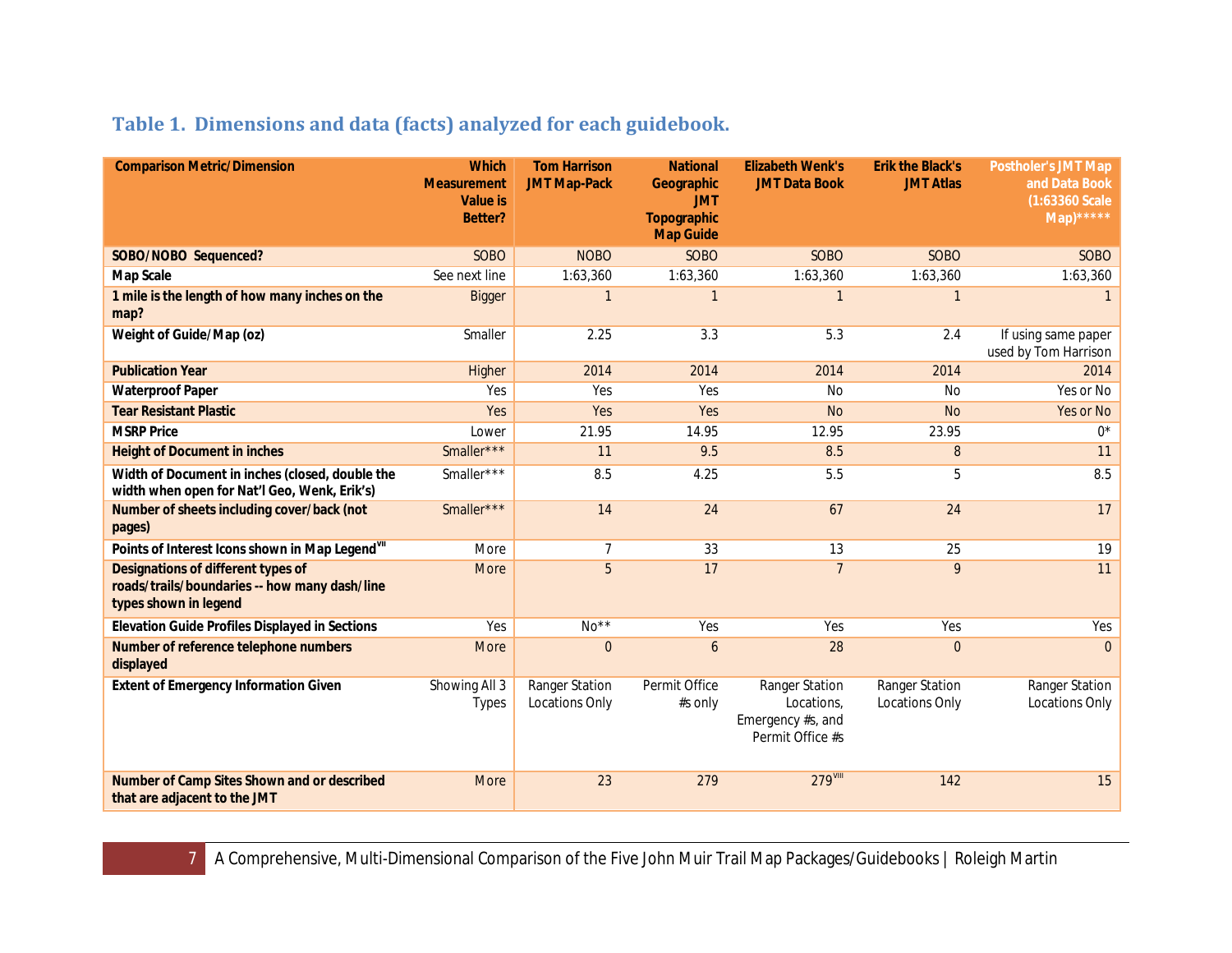| <b>Comparison Metric/Dimension</b>                                                                                  | <b>Which</b><br><b>Measurement</b><br><b>Value is</b><br>Better? | <b>Tom Harrison</b><br><b>JMT Map-Pack</b> | <b>National</b><br>Geographic<br><b>JMT</b><br><b>Topographic</b><br><b>Map Guide</b> | <b>Elizabeth Wenk's</b><br><b>JMT Data Book</b>                     | <b>Erik the Black's</b><br><b>JMT Atlas</b> | Postholer's JMT Map<br>and Data Book<br>(1:63360 Scale<br>$\overline{\mathsf{Map}}$ ***** |
|---------------------------------------------------------------------------------------------------------------------|------------------------------------------------------------------|--------------------------------------------|---------------------------------------------------------------------------------------|---------------------------------------------------------------------|---------------------------------------------|-------------------------------------------------------------------------------------------|
| Panoramic Photos of Surrounding Named<br>Mountain Peaks At Passes (# of panorama<br>pictures)                       | More                                                             | $\mathbf 0$                                | $\mathbf{0}$                                                                          | 15                                                                  | $\mathbf 0$                                 | 0                                                                                         |
| Lateral Trail (Sunrise High Sierra Camp to Tioga<br>Road-Hwy 120) - Extent Shown (rounded to<br>nearest quartile %) | More                                                             | 100%                                       | 100%                                                                                  | 75% (lacks ending<br>arrow info)                                    | 100%                                        | 100%                                                                                      |
| Lateral Trail (Rush Creek Junction to Silver Lake TH<br>on Hwy 158)                                                 | More                                                             | 100%                                       | 100%                                                                                  | 75% (lacks ending<br>arrow info on map<br>but given in<br>appendix) | 100%                                        | 50% (lacks ending<br>arrow info)                                                          |
| Lateral Trail (Thousand Island Lake to Agnews<br>Meadow TH/Bus Stop (PCT - High Route)                              | More                                                             | 100%                                       | 100%                                                                                  | 75% (lacks ending<br>arrow info on map<br>but given in<br>appendix) | 100%                                        | 100%                                                                                      |
| Lateral Trail (Thousand Island Lake to Agnews<br>Meadow TH/Bus Stop (River Route)                                   | More                                                             | 100%                                       | 100%                                                                                  | 75% (lacks ending<br>arrow info on map<br>but given in<br>appendix) | 100%                                        | 100%                                                                                      |
| Lateral Trail (Garnet Lake to River Route to<br><b>Agnews Meadow TH/Bus Stop)</b>                                   | More                                                             | 100%                                       | 100%                                                                                  | 75% (lacks ending<br>arrow info on map<br>but given in<br>appendix) | 100%                                        | 100%                                                                                      |
| Lateral Trail (Shadow Lake to River Route to<br><b>Agnews Meadow TH/Bus Stop)</b>                                   | More                                                             | 100%                                       | 100%                                                                                  | 100% (unlabeled<br>trail dash thou)                                 | 100%                                        | 100%                                                                                      |
| Lateral Trail (Northern Devil's Postpile Jct to<br>Devil's Postpile Campground/Bus Stop)                            | More                                                             | 100% (tiny<br>resolution<br>thou)          | 100% (tiny<br>resolution<br>thou)                                                     | 100% (in zoom-in<br>mini-map)                                       | 100% (tiny<br>resolution thou)              | 100% (PP camp not<br>labeled)                                                             |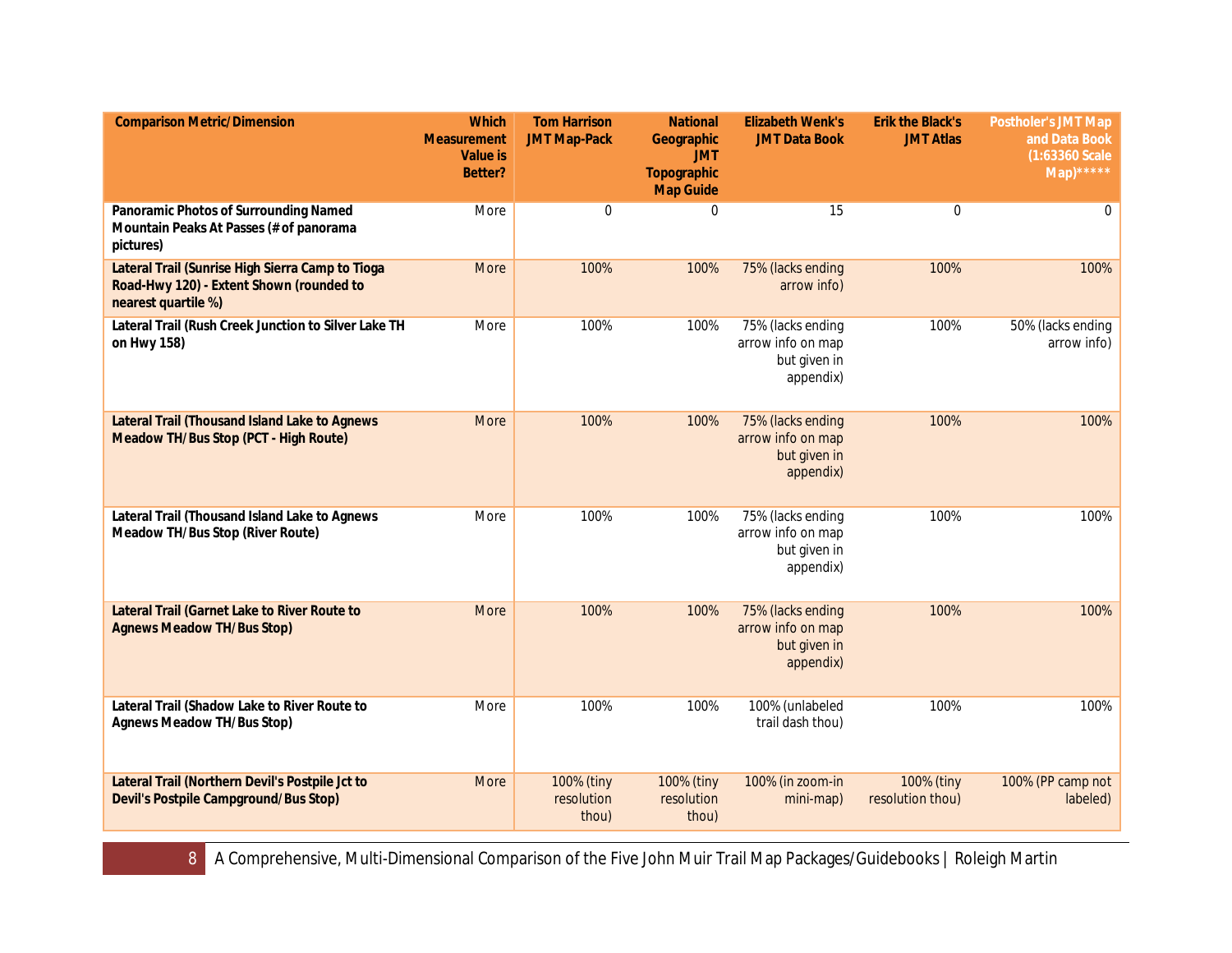| <b>Comparison Metric/Dimension</b>                                                                                          | <b>Which</b><br><b>Measurement</b><br><b>Value is</b><br>Better? | <b>Tom Harrison</b><br><b>JMT Map-Pack</b> | <b>National</b><br>Geographic<br><b>JMT</b><br>Topographic<br><b>Map Guide</b> | <b>Elizabeth Wenk's</b><br><b>JMT Data Book</b>                                    | <b>Erik the Black's</b><br><b>JMT Atlas</b>                                | Postholer's JMT Map<br>and Data Book<br>(1:63360 Scale)<br>$Map)$ *****                                   |
|-----------------------------------------------------------------------------------------------------------------------------|------------------------------------------------------------------|--------------------------------------------|--------------------------------------------------------------------------------|------------------------------------------------------------------------------------|----------------------------------------------------------------------------|-----------------------------------------------------------------------------------------------------------|
| Lateral Trail (Red Cones to Mammoth Pass to<br>either Lake Mary TH or Horseshoe Lake<br>TH/Mammoth Bus Stop)                | More                                                             | 100%                                       | 100%                                                                           | 50% (lacks ending<br>arrow info)                                                   | 100%                                                                       | 100%                                                                                                      |
| Lateral Trail (Mammoth Pass Cutoff Trail to Twin<br>Lakes TH/Mammoth Bus Stop)                                              | <b>More</b>                                                      | 100%                                       | 100%                                                                           | 50% (lacks ending<br>arrow info on map<br>but given in<br>appendix)                | 100%                                                                       | 100%                                                                                                      |
| Lateral Trail (Duck Creek to Duck Pass to<br>Mammoth Bus Stop)                                                              | More                                                             | 100% (but bus<br>stop not<br>shown)        | 100%                                                                           | 100% (90%<br>rounded but<br>unlabeled end info<br>on map but given<br>in appendix) | 100% (rounded,<br>but a middle part<br>of trail missing<br>but referenced) | 50% (lacks ending<br>arrow info)                                                                          |
| Lateral Trail (Goodale Pass Trail to Vermilion<br><b>Valley Resort)</b>                                                     | <b>More</b>                                                      | 100%                                       | 100%                                                                           | 100%                                                                               | 100%                                                                       | 75% (lacks ending<br>arrow info)                                                                          |
| Lateral Trail (McGee Trail/JMT Jct to McGee Creek<br>TH)                                                                    | More                                                             | 50% (has<br>ending arrow<br>info)          | 50% (has<br>ending arrow<br>info)                                              | 50% (lacks ending<br>arrow info on map<br>but given in<br>appendix)                | 50% (has ending<br>arrow info)                                             | 0% (but notes trail<br>intersection; ending<br>arrow equivalent info<br>given in footnote on<br>map page) |
| Lateral Trail (Mono Creek Trail/JMT Jct to<br>Mosquito Flat TH via Mono Pass to gain access to<br>Tom's Place for resupply) | More                                                             | 50% (has<br>ending arrow<br>info)          | 25% (has<br>ending arrow<br>info)                                              | 25% (lacks ending<br>arrow info on map<br>but given in<br>appendix)                | 25% (has ending<br>arrow info)                                             | 50% (ending arrow<br>equivalent info given in<br>footnote on map page)                                    |
| Lateral Trail (from Quail Meadows/Mono Creek to<br>Vermilion Valley Resort via Ferry)                                       | More                                                             | 100%                                       | 100%                                                                           | 100%                                                                               | 100%                                                                       | 100%                                                                                                      |
| Lateral Trail (from Quail Meadows/Mono Creek to<br>Vermilion Valley Resort via Trail all the way to<br>VVR)                 | More                                                             | 100%                                       | 100%                                                                           | 100%                                                                               | 100%                                                                       | 75% (ending arrow<br>equivalent info given in<br>footnote on map page)                                    |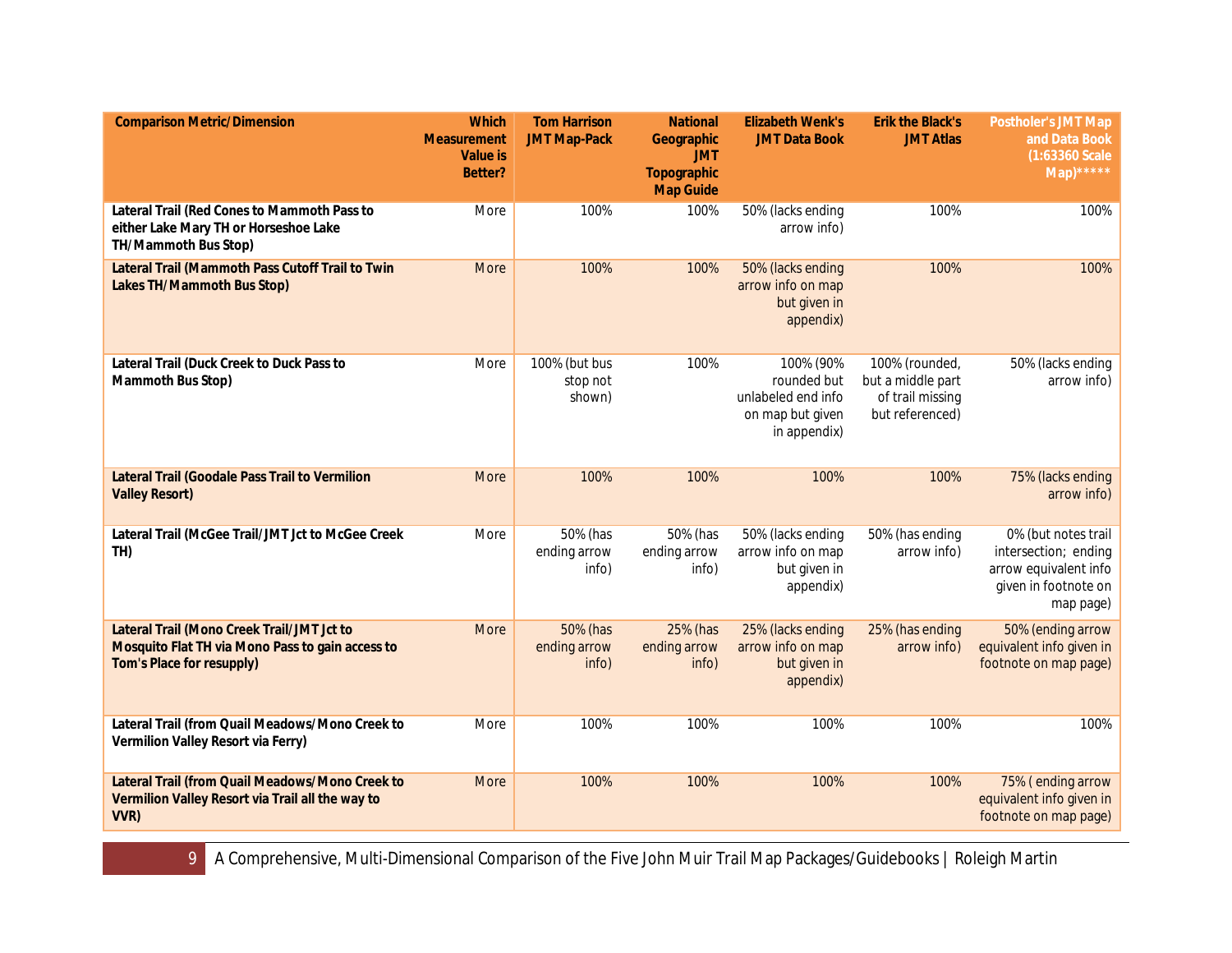| <b>Comparison Metric/Dimension</b>                                                               | <b>Which</b><br><b>Measurement</b><br><b>Value is</b><br>Better? | <b>Tom Harrison</b><br><b>JMT Map-Pack</b>                                                                              | <b>National</b><br>Geographic<br><b>JMT</b><br>Topographic<br><b>Map Guide</b> | <b>Elizabeth Wenk's</b><br><b>JMT Data Book</b>                     | <b>Erik the Black's</b><br><b>JMT Atlas</b>            | <b>Postholer's JMT Map</b><br>and Data Book<br>$(1:63360$ Scale<br>$\overline{\text{Map}}$ ***** |
|--------------------------------------------------------------------------------------------------|------------------------------------------------------------------|-------------------------------------------------------------------------------------------------------------------------|--------------------------------------------------------------------------------|---------------------------------------------------------------------|--------------------------------------------------------|--------------------------------------------------------------------------------------------------|
| Lateral Trail (from Vermilion Valley Resort to JMT<br>via Bear Ridge Trail)                      | More                                                             | 100%                                                                                                                    | 100%                                                                           | 100%                                                                | 100%                                                   | 75% (lacks ending<br>arrow info)                                                                 |
| Lateral Trail (from Vermilion Valley Resort to JMT<br>via Bear Creek Trail)                      | More                                                             | 100% (more<br>like 95% but<br>beginning and<br>ending points<br>are shown, a<br>piece in the<br>middle is not<br>shown) | 100%                                                                           | 100%                                                                | 100%                                                   | 75% (lacks ending<br>arrow info)                                                                 |
| Lateral Trail (from JMT on Lake Italy Trail to Italy<br>Pass to Pine Creek TH, to go to Bishop)  | More                                                             | 0% (but has an<br>arrow pointing<br>to off-map JMT<br>Jct)                                                              | 25% (more like<br>10% but has<br>ending arrow<br>info)                         | 50% (lacks ending<br>arrow info)                                    | 25% (jct named<br>but unlabeled<br>end info)           | 25% (but unlabeled<br>end info)                                                                  |
| Lateral Trail (from JMT Northern most access trail<br>to Florence Lake then to Muir Trail Ranch) | More                                                             | 100%                                                                                                                    | 100%                                                                           | 100%                                                                | 100%                                                   | 75% (ending arrow<br>equivalent info given in<br>footnote on map page)                           |
| Lateral Trail (from Muir Trail Ranch to Florence<br>Lake Ferry Landing)                          | More                                                             | 100%                                                                                                                    | 100%                                                                           | 50% (lacks ending<br>arrow info on map<br>but given in<br>appendix) | 50% (has ending<br>arrow info)                         | 0%                                                                                               |
| Lateral Trail (from Muir Trail Ranch headed<br>Southbound to JMT)                                | <b>More</b>                                                      | 100%                                                                                                                    | 100%                                                                           | 100%                                                                | 100%                                                   | 75% (ending arrow<br>equivalent info given in<br>footnote on map page)                           |
| Lateral Trail (from JMT/Piute Creek Footbridge to<br><b>Piute Pass TH at Northlake</b>           | More                                                             | 25% (has<br>ending arrow<br>info)                                                                                       | 25% (has<br>ending arrow<br>info)                                              | 25% (lacks ending<br>arrow info on map<br>but given in<br>appendix) | 25% (more like<br>13% but has<br>ending arrow<br>info) | 75% (lacks ending<br>arrow info)                                                                 |
| Lateral Trail (from Bishop Pass/JMT Jct to Bishop<br>Pass TH at Southlake)                       | More                                                             | 50% (has<br>ending arrow<br>info)                                                                                       | 50% (has<br>ending arrow<br>info)                                              | 100% (but does<br>not indicate that<br>end is a TH on map           | 100%                                                   | 75% (ending arrow<br>equivalent info given in<br>footnote on map page)                           |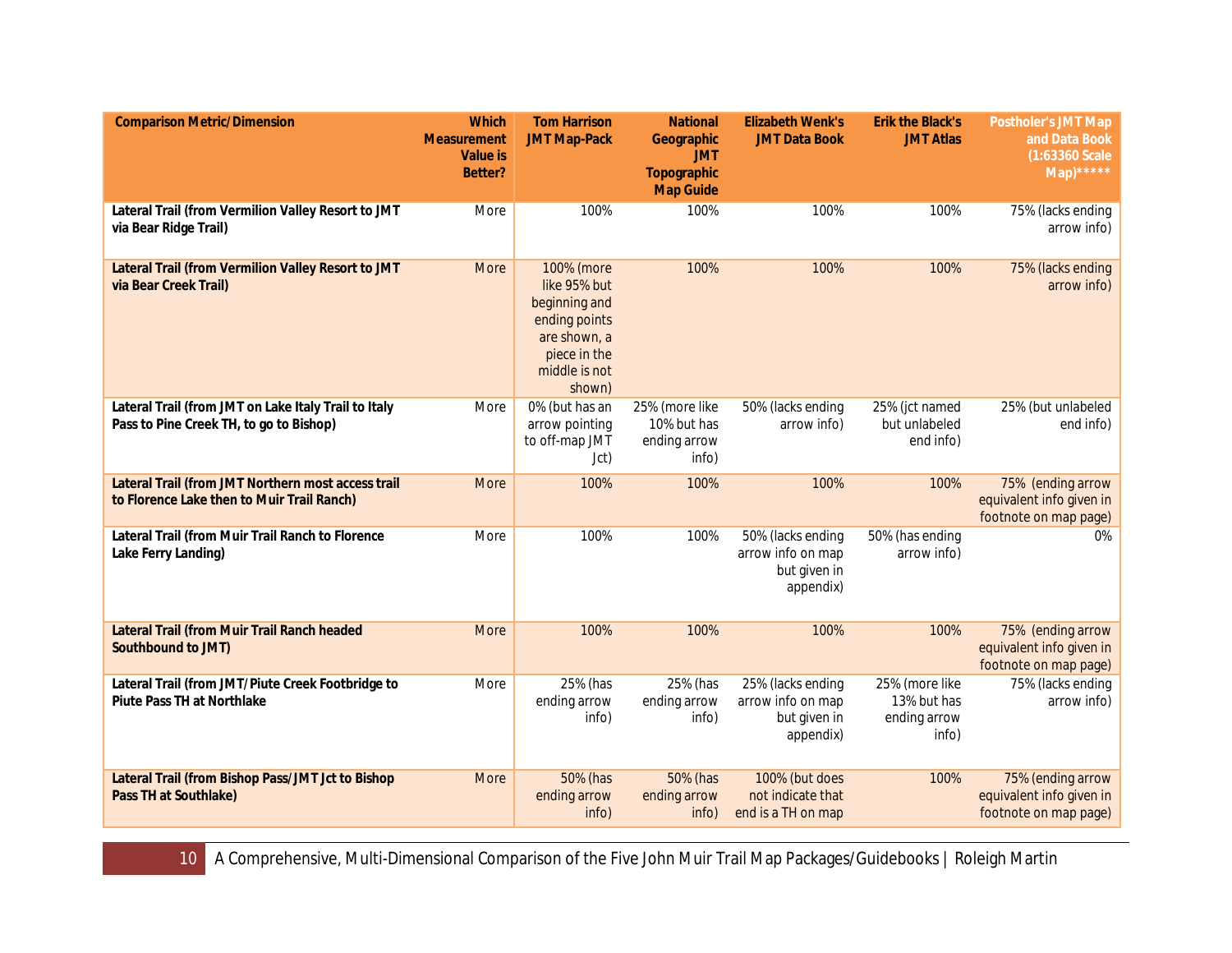| <b>Comparison Metric/Dimension</b>                                                                                                              | <b>Which</b><br><b>Measurement</b><br><b>Value is</b><br>Better? | <b>Tom Harrison</b><br><b>JMT Map-Pack</b> | <b>National</b><br>Geographic<br><b>JMT</b><br><b>Topographic</b><br><b>Map Guide</b> | <b>Elizabeth Wenk's</b><br><b>JMT Data Book</b>                     | <b>Erik the Black's</b><br><b>JMT Atlas</b> | <b>Postholer's JMT Map</b><br>and Data Book<br>(1:63360 Scale<br>$\overline{\text{Map}}$ ***** |
|-------------------------------------------------------------------------------------------------------------------------------------------------|------------------------------------------------------------------|--------------------------------------------|---------------------------------------------------------------------------------------|---------------------------------------------------------------------|---------------------------------------------|------------------------------------------------------------------------------------------------|
|                                                                                                                                                 |                                                                  |                                            |                                                                                       | but given in<br>appendix)                                           |                                             |                                                                                                |
| Lateral Trail (from Middle Fork Jmt Jct to Roads<br>End TH via Middle Fork Kings River and Simpson<br><b>Meadow Trails to reach Cedar Grove</b> | More                                                             | 25% (has<br>ending arrow<br>info)          | 25% (has<br>ending arrow<br>info)                                                     | 25% (lacks ending<br>arrow info)                                    | 25% (has ending<br>arrow info)              | 0% (shows jct but does<br>not label it)                                                        |
| Lateral Trail (from Taboose Pass/JMT Jct to<br>Taboose Pass to TH to get into Bishop)                                                           | <b>More</b>                                                      | 75% (has<br>ending arrow<br>info)          | 100%                                                                                  | 75% (lacks ending<br>arrow info on map<br>but given in<br>appendix) | 75% (has ending<br>arrow info)              | 75% (ending arrow<br>equivalent info given in<br>footnote on map page)                         |
| Lateral Trail (from Sawmill Pass/JMT Jct to Sawmill<br>Pass then to Sawmill Creek TH, to get to<br>Independence)                                | More                                                             | 75% (has<br>ending arrow<br>info)          | 75% (has<br>ending arrow<br>info)                                                     | 50% (lacks ending<br>arrow info on map<br>but given in<br>appendix) | 50% (has ending<br>arrow info)              | 75% (lacks ending<br>arrow info)                                                               |
| Lateral Trail (from Woods Creek/JMT Jct to Woods<br>Creek Trail to Roads End TH to get into Cedar<br>Grove)                                     | <b>More</b>                                                      | 25% (has<br>ending arrow<br>info)          | 25% (has<br>ending arrow<br>info)                                                     | 25% (lacks ending<br>arrow info on map<br>but given in<br>appendix) | 25% (has ending<br>arrow info)              | 25% (ending arrow<br>equivalent info given in<br>footnote on map page)                         |
| Lateral Trail (from Baxter Pass/JMT Jct to Baxter<br>Pass to Oak Creek TH to get into Independence)                                             | More                                                             | 75% (has<br>ending arrow<br>info)          | 75% (has<br>ending arrow<br>info)                                                     | 75% (lacks ending<br>arrow info on map<br>but given in<br>appendix) | 50% (has ending<br>arrow info)              | 50% (lacks ending<br>arrow info)                                                               |
| Lateral Trail (from Kearsarge Pass/JMT Jct to<br>Kearsarge Pass (Northern Route) to Onion Valley<br>TH to get into Independence                 | More                                                             | 100%                                       | 100%                                                                                  | 100%                                                                | 100%                                        | 100% (more like 88%;<br>ending arrow<br>equivalent info given in<br>footnote on map page)      |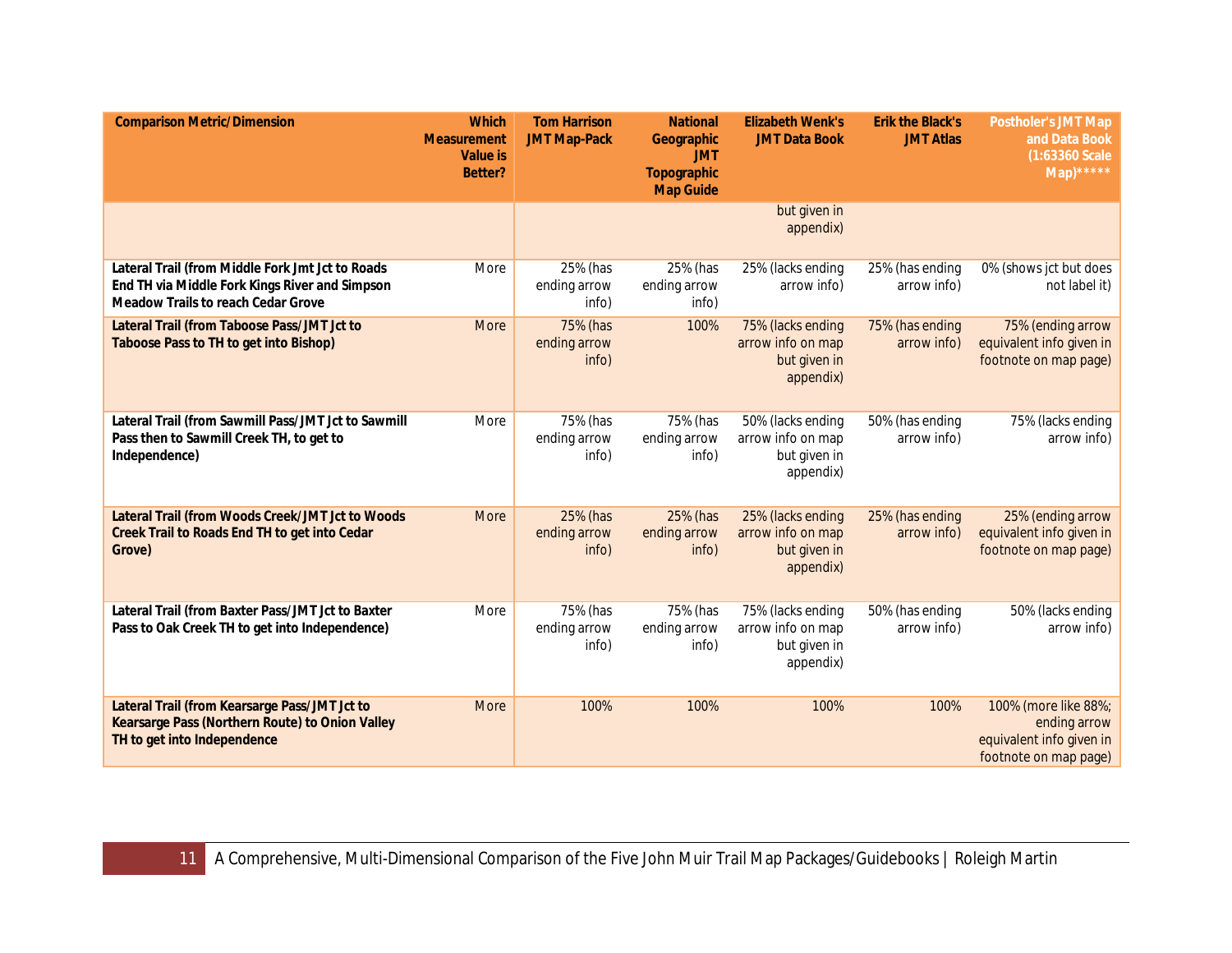| <b>Comparison Metric/Dimension</b>                                                                                                  | <b>Which</b><br><b>Measurement</b><br><b>Value is</b><br>Better? | <b>Tom Harrison</b><br><b>JMT Map-Pack</b>              | <b>National</b><br>Geographic<br><b>JMT</b><br><b>Topographic</b><br><b>Map Guide</b> | <b>Elizabeth Wenk's</b><br><b>JMT Data Book</b>                                           | <b>Erik the Black's</b><br><b>JMT Atlas</b> | <b>Postholer's JMT Map</b><br>and Data Book<br>(1:63360 Scale<br>$Map)$ ***** |
|-------------------------------------------------------------------------------------------------------------------------------------|------------------------------------------------------------------|---------------------------------------------------------|---------------------------------------------------------------------------------------|-------------------------------------------------------------------------------------------|---------------------------------------------|-------------------------------------------------------------------------------|
| Lateral Trail (from Lower Vidette Meadow to<br>Bubbs Creek Trail to Roads End TH to get into<br>Cedar Grove)                        | More                                                             | 50% (has<br>ending arrow<br>info)                       | 50% (has<br>ending arrow<br>info)                                                     | 50% (lacks ending<br>arrow info on map<br>but given in<br>appendix)                       | 50% (has ending<br>arrow info)              | 25% (ending arrow<br>equivalent info given in<br>footnote on map page)        |
| Lateral Trail (from Shepherd Pass Trail/JMT Jct to<br>Shepherd Pass to Symmes Creek TH to get into<br>Independence)                 | <b>More</b>                                                      | 100% (more<br>like 88% but<br>has ending<br>arrow info) | 100%                                                                                  | 100% (more like<br>88% but lacks<br>ending arrow info<br>on map but given<br>in appendix) | 50% (has ending<br>arrow info)              | 75% (lacks ending<br>arrow info)                                              |
| Number of times Lateral Trail is complete or has<br>starting/ending arrow information                                               | More                                                             | 29                                                      | 31                                                                                    | 28                                                                                        | 30                                          | 19                                                                            |
| Nbr of Lateral Trails where TH has GPS/Map<br>coordinates shown or documented (Useful If hiker<br>has GPS or GPS app on smartphone) | <b>More</b>                                                      | 20                                                      | 21                                                                                    | 27                                                                                        | 19                                          | 10                                                                            |
| Amount of Information (Reviewer's Judgment,<br>ranked in descending order)                                                          | More                                                             | 3.0                                                     | 4.0                                                                                   | 5.0                                                                                       | 4.0                                         | 3.0                                                                           |
| Map Usability/Navigational Eye Appeal<br>(Reviewer's Judgment, ranked in descending<br>order)--Tie is allowed.                      | <b>More</b>                                                      | 4.0                                                     | 5.0                                                                                   | 4.0                                                                                       | 5.0                                         | 4.0                                                                           |

# <span id="page-11-0"></span>**Excel Footnotes**

| <b>Footnotes</b> | <b>Description</b>                                                                                  |
|------------------|-----------------------------------------------------------------------------------------------------|
| $\star$          | One has to print out the guide so there is the cost of paper, ink and printer use.                  |
| $***$            | One can guess the elevation through use of contour lines and printed elevations on map              |
| $***$            | Smaller is more portable but also causes quide to be less viewable,                                 |
|                  | depends on one's eyesight if smaller is better. Physically, National Geographic uses 12 sheets of   |
|                  | paper but staples them in the center so the consumer considers it 24 sheets of paper but in reality |
|                  | It is 12 sheets of paper. Everybody else uses a binding system limited to their page dimensions.    |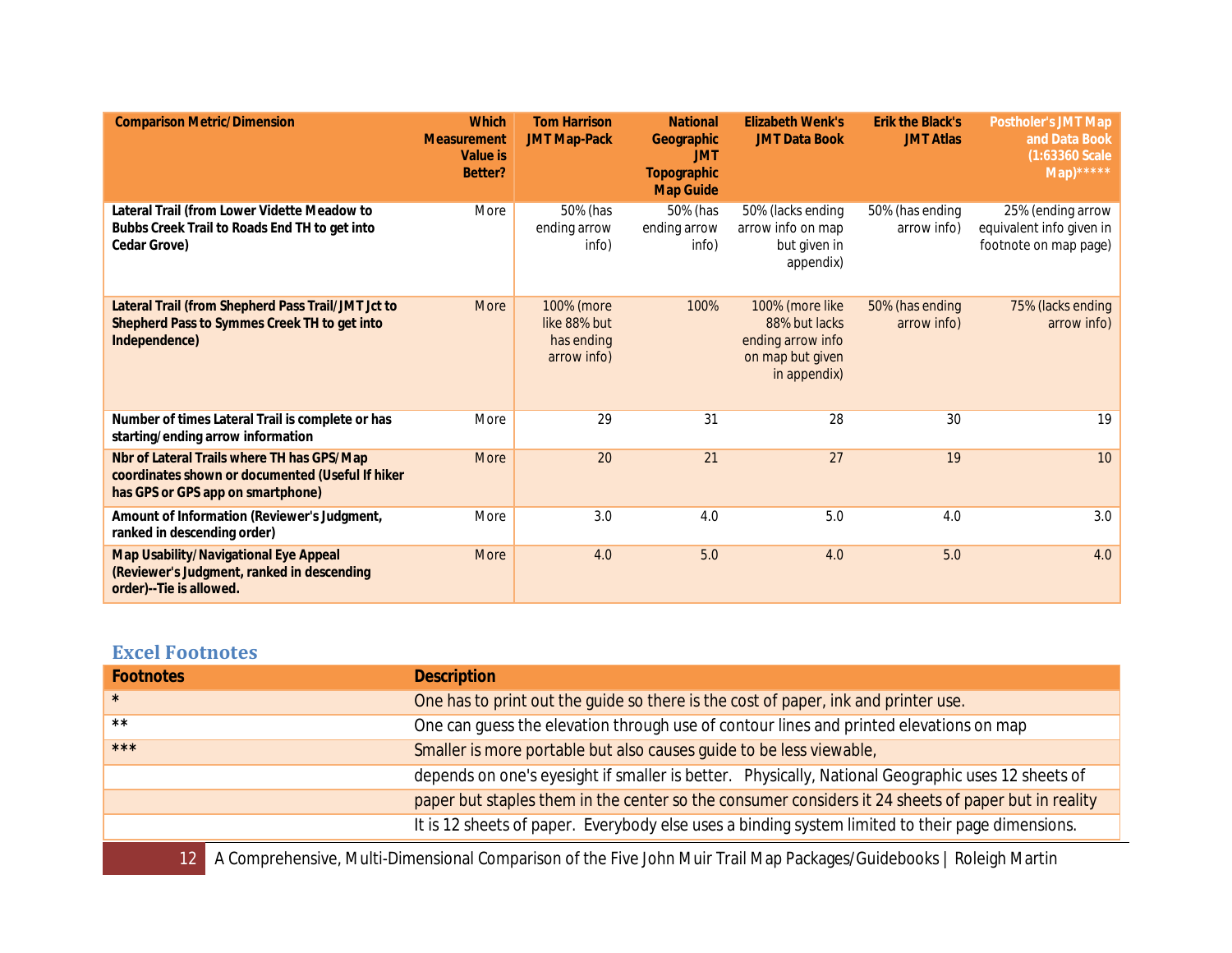| <b>Footnotes</b>              | <b>Description</b>                                                                                     |
|-------------------------------|--------------------------------------------------------------------------------------------------------|
|                               | The advantage of what National Geographic has done, is that they wasted zero space of the page         |
|                               | (aside from a vertical line down the center equal to the width of a staple). It is a most superior use |
|                               | of the printed page.                                                                                   |
| ****                          | A lateral trail, even if not very popular, but has had to be used in one                               |
|                               | of my organized JMT hiking groups has a double weight score significance factor                        |
|                               | here. For rows that are not about lateral trails, the formula used to obtain the                       |
|                               | Tom Harrison JMT Map Pack is shown (substitute relative column number to                               |
|                               | determine formula for other columns). When an answer is zero, to avoid divide                          |
|                               | by zero, a hard score value is assigned). For Lateral Trails, points are in                            |
|                               | quartile percentages of 1 but a separate row at bottom assigns extra credits for                       |
|                               | showing starting or ending arrow information.                                                          |
| *****                         | During this review, Postholer (K. Scott Parks), updated his JMT maps to be                             |
|                               | in 4 flavors: NOBO or SOBO, 1:31,680 or 1:63,360 scale. The 1:63,360 scale shows                       |
|                               | the most amount of lateral trail coverage. However, the 1:31,680 scale map is                          |
|                               | advantageous in certain spots (such as the Muir Trail Ranch area). Postholer                           |
|                               | asked me to review just one of his maps, so I picked the 1:63,360 map scale SOBO                       |
|                               | version however if you go with Postholer maps, I recommend you download the                            |
|                               | other map to your smartphone. Note, Postholer shows lateral trails in orange                           |
|                               | lines, very nice.                                                                                      |
| About reference phone numbers | Phone numbers are counted as seen in document,                                                         |
|                               | however some of the same phone numbers may appear                                                      |
|                               | more than once in the document (I did not bother                                                       |
|                               | to discover unique phone numbers)                                                                      |
| Lacks ending arrow info       | On some maps when a bailout trail is not fully shown,                                                  |
|                               | an arrow is displayed which direction/trail to                                                         |
|                               | continue with how many miles to go "off map" in the                                                    |
|                               | arrow direction.                                                                                       |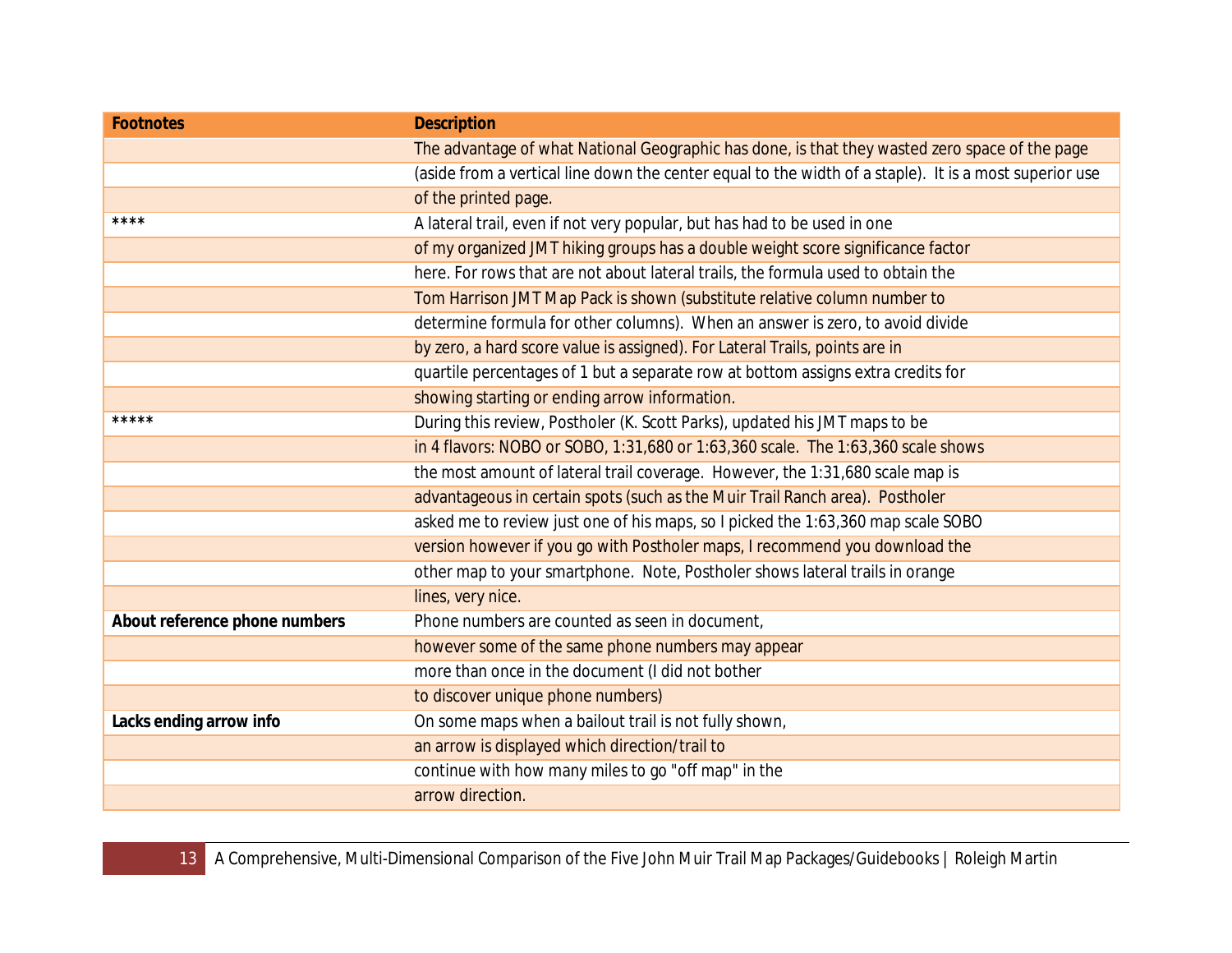## <span id="page-13-0"></span>**Table 2. An identical reproduction of the above row titles but with a scoring suitable for ranking the guidebooks in preference order, shown with the score for each dimension and the formula used.**

Note, in the formula column, when an Excel formula is shown, it is the one used to obtain the Tom Harrison JMT Map Pack score for that row. Substitute relative column number to determine formula for the other columns. When an answer is zero, to avoid dividing by zero, a hard score value is assigned.

| <b>Comparison Metric/Dimension</b>                     | <b>Score Formula/Weight</b><br>or Lateral Trail is<br><b>Popular or Used (Score</b><br>Weight)**** | <b>Tom Harrison</b><br><b>JMT Map-Pack</b> | <b>National</b><br><b>Geographic JMT</b><br><b>Topographic Map</b><br>Guide | <b>Elizabeth</b><br><b>Wenk's JMT</b><br><b>Data Book</b> | <b>Erik the Black's</b><br><b>JMT Atlas</b> | <b>Postholer's JMT</b><br><b>Map and Data</b><br><b>Book</b> |
|--------------------------------------------------------|----------------------------------------------------------------------------------------------------|--------------------------------------------|-----------------------------------------------------------------------------|-----------------------------------------------------------|---------------------------------------------|--------------------------------------------------------------|
| SOBO/NOBO Sequenced?                                   | 1 if SOBO, 0 otherwise                                                                             | 0.000                                      | 1.000                                                                       | 1.000                                                     | 1.000                                       | 0.000                                                        |
| Map Scale                                              | None                                                                                               | 0.000                                      | 0.000                                                                       | 0.000                                                     | 0.000                                       | 0.000                                                        |
| 1 mile is the length of how many inches on<br>the map? | Length is score                                                                                    | 1.000                                      | 1.000                                                                       | 1.000                                                     | 1.000                                       | 1.000                                                        |
| Weight of Guide/Map (oz)                               | $=(MAX($D$6:$H$6)$ -<br>D6)/16                                                                     | 0.191                                      | 0.125                                                                       | 0.000                                                     | 0.181                                       | 0.243                                                        |
| <b>Publication Year</b>                                | $=(ABS((MIN($D$7):$H$7)-$<br>$D7$ /10))+1                                                          | 1.000                                      | 1.000                                                                       | 1.000                                                     | 1.000                                       | 1.000                                                        |
| <b>Waterproof Paper</b>                                | 1 if Yes, 0 otherwise                                                                              | 1.000                                      | 1.000                                                                       | 0.000                                                     | 0.000                                       | 1.000                                                        |
| <b>Tear Resistant Plastic</b>                          | 1 if Yes, 0 otherwise                                                                              | 1.000                                      | 1.000                                                                       | 0.000                                                     | 0.000                                       | 1.000                                                        |
| <b>MSRP Price</b>                                      | $=(MAX($D$10: $H$10)-$<br>D10)/10                                                                  | 0.200                                      | 0.900                                                                       | 1.100                                                     | 0.000                                       | 3.000                                                        |
| <b>Height of Document in inches</b>                    | $=(1-D11/100)$                                                                                     | 0.890                                      | 0.905                                                                       | 0.915                                                     | 0.920                                       | 0.890                                                        |
| Width of Document in inches                            | $=(1-D12/100)$                                                                                     | 0.915                                      | 0.958                                                                       | 0.945                                                     | 0.950                                       | 0.915                                                        |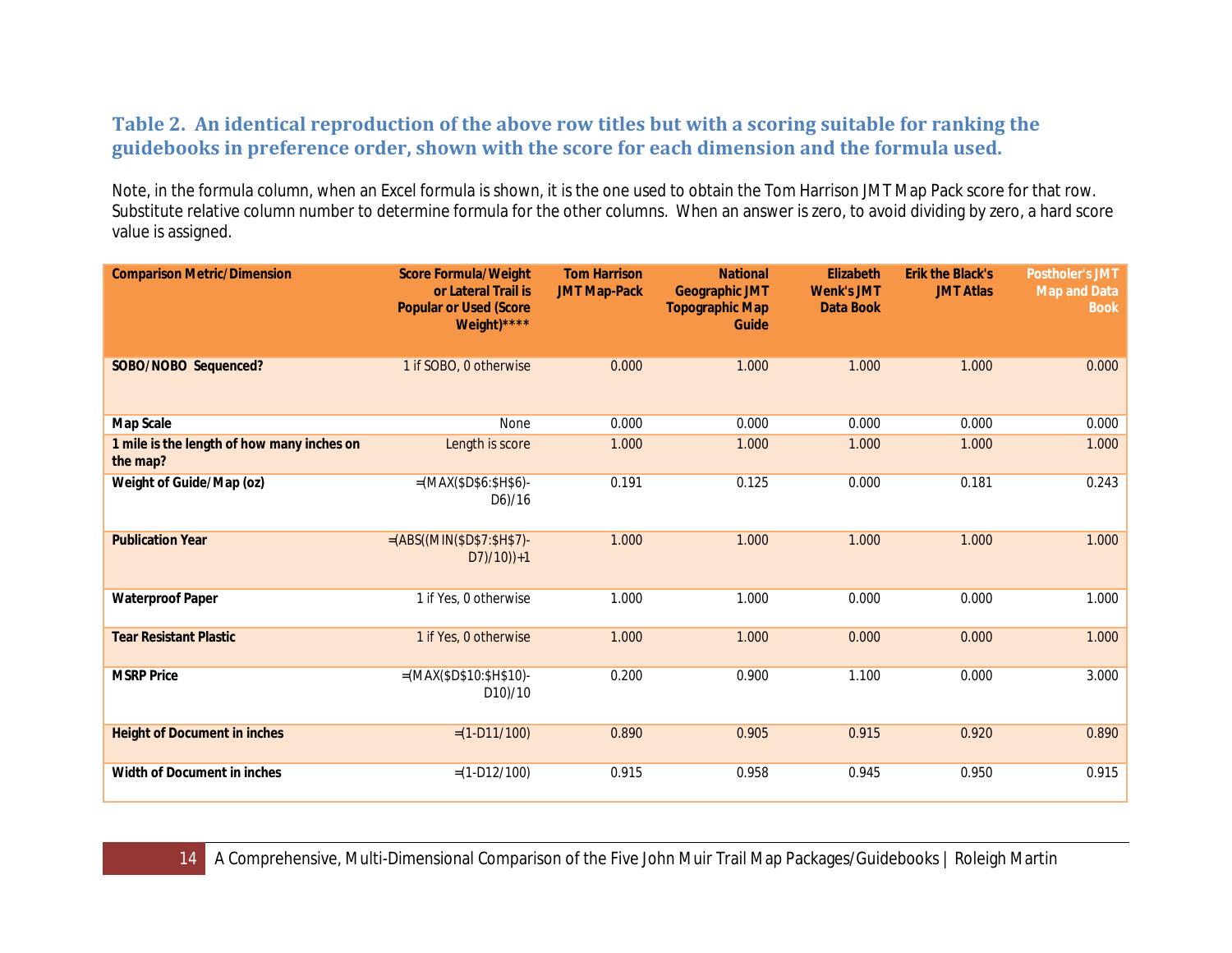| <b>Comparison Metric/Dimension</b>                                                                                  | <b>Score Formula/Weight</b><br>or Lateral Trail is<br><b>Popular or Used (Score</b><br>Weight)**** | <b>Tom Harrison</b><br><b>JMT Map-Pack</b> | <b>National</b><br><b>Geographic JMT</b><br><b>Topographic Map</b><br>Guide | <b>Elizabeth</b><br><b>Wenk's JMT</b><br><b>Data Book</b> | <b>Erik the Black's</b><br><b>JMT Atlas</b> | <b>Postholer's JMT</b><br><b>Map and Data</b><br><b>Book</b> |
|---------------------------------------------------------------------------------------------------------------------|----------------------------------------------------------------------------------------------------|--------------------------------------------|-----------------------------------------------------------------------------|-----------------------------------------------------------|---------------------------------------------|--------------------------------------------------------------|
| Number of sheets including cover/back (not<br>pages)                                                                | $=(1-D13/100)$                                                                                     | 0.860                                      | 0.760                                                                       | 0.330                                                     | 0.760                                       | 0.830                                                        |
| Points of Interest Icons shown in Map<br>Legend                                                                     | $=(D14/MAX(SD14:SH14))$<br>*3                                                                      | 0.636                                      | 3.000                                                                       | 1.182                                                     | 2.273                                       | 1.727                                                        |
| Designations of different types of<br>roads/trails/boundaries -- how many<br>dash/line types shown in legend        | =D15/MAX(\$D15:\$H15)                                                                              | 0.294                                      | 1.000                                                                       | 0.412                                                     | 0.529                                       | 0.647                                                        |
| Elevation Guide Profiles Displayed in<br><b>Sections</b>                                                            | 2 if present, 0 otherwise                                                                          | 0.000                                      | 2.000                                                                       | 2.000                                                     | 2.000                                       | 2.000                                                        |
| Number of reference telephone numbers<br>displayed                                                                  | $= (D19/MAX($D$19:$H$1)$<br>$9) * 3$                                                               | 0.000                                      | 0.643                                                                       | 3.000                                                     | 0.000                                       | 0.000                                                        |
| <b>Extent of Emergency Information Given</b>                                                                        | $=$ # of Types $*$ 2                                                                               | 2.000                                      | 2.000                                                                       | 6.000                                                     | 2.000                                       | 2.000                                                        |
| Number of Camp Sites Shown and or<br>described that are adjacent to the JMT                                         | $=(D19/50)^*2$                                                                                     | 0.920                                      | 11.160                                                                      | 11.160                                                    | 5.680                                       | 0.600                                                        |
| Panoramic Photos of Surrounding Named<br>Mountain Peaks At Passes (# of panorama<br>pictures)                       | 2 if present, 0 otherwise                                                                          | 0.000                                      | 0.000                                                                       | 2.000                                                     | 0.000                                       | 0.000                                                        |
| Lateral Trail (Sunrise High Sierra Camp to<br>Tioga Road-Hwy 120) - Extent Shown<br>(rounded to nearest quartile %) | See footnote ****                                                                                  | 1.000                                      | 1.000                                                                       | 0.750                                                     | 1.000                                       | 1.000                                                        |
| Lateral Trail (Rush Creek Junction to Silver<br>Lake TH on Hwy 158)                                                 | $\mathbf{1}$                                                                                       | 1.000                                      | 1.000                                                                       | 0.750                                                     | 1.000                                       | 0.500                                                        |
| Lateral Trail (Thousand Island Lake to<br><b>Agnews Meadow TH/Bus Stop (PCT - High</b><br>Route)                    | $\overline{2}$                                                                                     | 2.000                                      | 2.000                                                                       | 1.500                                                     | 2.000                                       | 2.000                                                        |
| Lateral Trail (Thousand Island Lake to<br>Agnews Meadow TH/Bus Stop (River Route)                                   | $\overline{2}$                                                                                     | 2.000                                      | 2.000                                                                       | 1.500                                                     | 2.000                                       | 2.000                                                        |
| Lateral Trail (Garnet Lake to River Route to<br><b>Agnews Meadow TH/Bus Stop)</b>                                   | $\mathbf{1}$                                                                                       | 1.000                                      | 1.000                                                                       | 1.000                                                     | 1.000                                       | 1.000                                                        |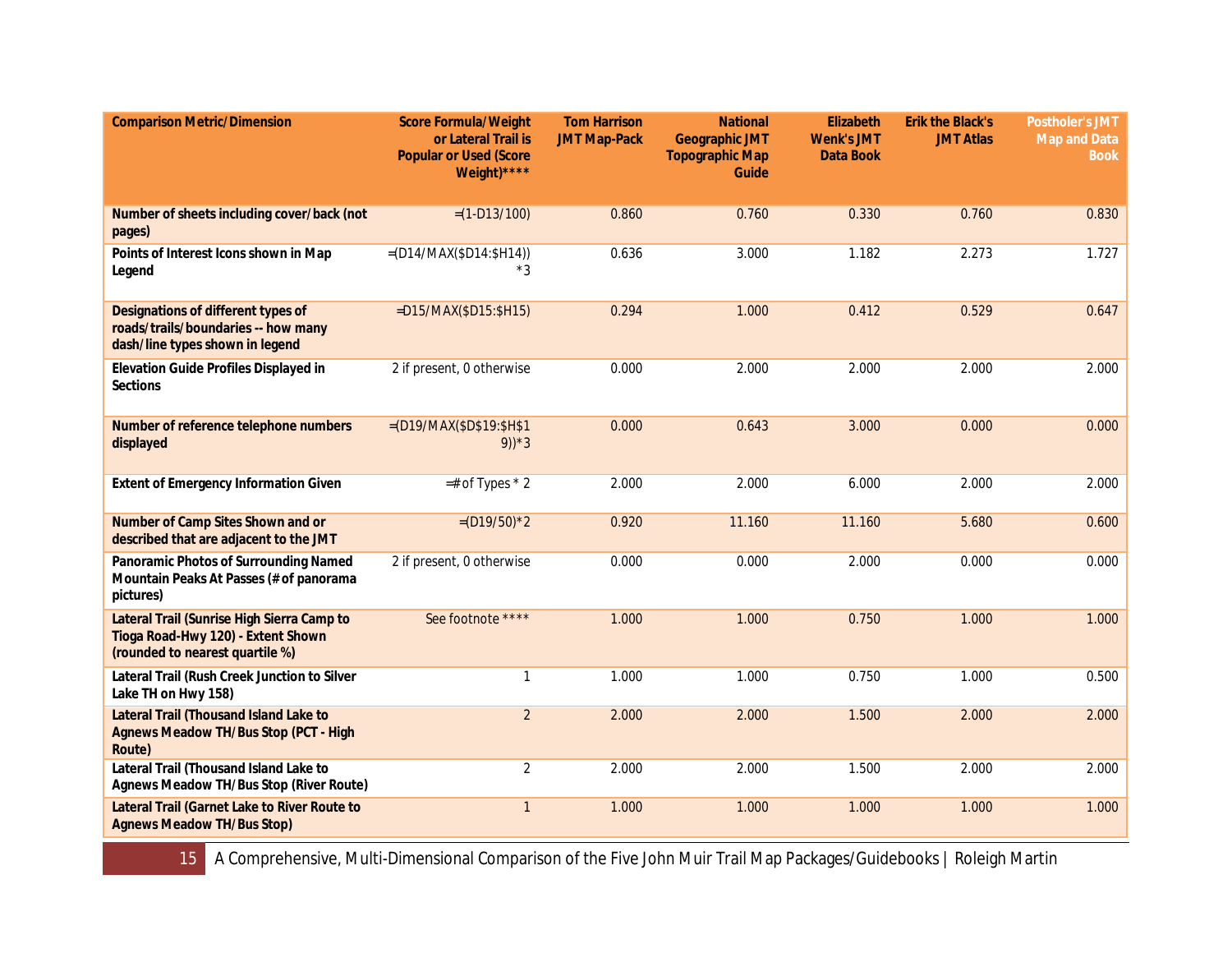| <b>Comparison Metric/Dimension</b>                                                                                          | <b>Score Formula/Weight</b><br>or Lateral Trail is<br><b>Popular or Used (Score</b><br>Weight)**** | <b>Tom Harrison</b><br><b>JMT Map-Pack</b> | <b>National</b><br><b>Geographic JMT</b><br><b>Topographic Map</b><br>Guide | Elizabeth<br><b>Wenk's JMT</b><br><b>Data Book</b> | <b>Erik the Black's</b><br><b>JMT Atlas</b> | <b>Postholer's JMT</b><br><b>Map and Data</b><br><b>Book</b> |
|-----------------------------------------------------------------------------------------------------------------------------|----------------------------------------------------------------------------------------------------|--------------------------------------------|-----------------------------------------------------------------------------|----------------------------------------------------|---------------------------------------------|--------------------------------------------------------------|
| Lateral Trail (Shadow Lake to River Route to<br><b>Agnews Meadow TH/Bus Stop)</b>                                           | $\mathbf{1}$                                                                                       | 1.000                                      | 1.000                                                                       | 1.000                                              | 1.000                                       | 1.000                                                        |
| Lateral Trail (Northern Devil's Postpile Jct to<br>Devil's Postpile Campground/Bus Stop)                                    | $\mathbf{1}$                                                                                       | 1.000                                      | 1.000                                                                       | 1.000                                              | 1.000                                       | 1.000                                                        |
| Lateral Trail (Red Cones to Mammoth Pass<br>to either Lake Mary TH or Horseshoe Lake<br>TH/Mammoth Bus Stop)                | 1                                                                                                  | 1.000                                      | 1.000                                                                       | 0.500                                              | 1.000                                       | 1.000                                                        |
| Lateral Trail (Mammoth Pass Cutoff Trail to<br>Twin Lakes TH/Mammoth Bus Stop)                                              | $\mathbf{1}$                                                                                       | 1.000                                      | 1.000                                                                       | 0.500                                              | 1.000                                       | 1.000                                                        |
| Lateral Trail (Duck Creek to Duck Pass to<br>Mammoth Bus Stop)                                                              | 1                                                                                                  | 1.000                                      | 1.000                                                                       | 1.000                                              | 1.000                                       | 0.500                                                        |
| Lateral Trail (Goodale Pass Trail to<br><b>Vermilion Valley Resort)</b>                                                     | $\overline{2}$                                                                                     | 2.000                                      | 2.000                                                                       | 2.000                                              | 2.000                                       | 1.500                                                        |
| Lateral Trail (McGee Trail/JMT Jct to McGee<br>Creek TH)                                                                    | 1                                                                                                  | 0.500                                      | 0.500                                                                       | 0.500                                              | 0.500                                       | 0.000                                                        |
| Lateral Trail (Mono Creek Trail/JMT Jct to<br>Mosquito Flat TH via Mono Pass to gain<br>access to Tom's Place for resupply) | $\mathbf{1}$                                                                                       | 0.500                                      | 0.250                                                                       | 0.250                                              | 0.250                                       | 0.500                                                        |
| Lateral Trail (from Quail Meadows/Mono<br>Creek to Vermilion Valley Resort via Ferry)                                       | $\overline{2}$                                                                                     | 2.000                                      | 2.000                                                                       | 2.000                                              | 2.000                                       | 2.000                                                        |
| Lateral Trail (from Quail Meadows/Mono<br>Creek to Vermilion Valley Resort via Trail all<br>the way to VVR)                 | $\overline{2}$                                                                                     | 2.000                                      | 2.000                                                                       | 2.000                                              | 2.000                                       | 1.500                                                        |
| Lateral Trail (from Vermilion Valley Resort<br>to JMT via Bear Ridge Trail)                                                 | $\overline{a}$                                                                                     | 2.000                                      | 2.000                                                                       | 2.000                                              | 2.000                                       | 1.500                                                        |
| <b>Lateral Trail (from Vermilion Valley Resort</b><br>to JMT via Bear Creek Trail)                                          | $\mathbf{1}$                                                                                       | 2.000                                      | 2.000                                                                       | 2.000                                              | 2.000                                       | 1.500                                                        |
| Lateral Trail (from JMT on Lake Italy Trail to<br>Italy Pass to Pine Creek TH, to go to Bishop)                             | $\mathbf{1}$                                                                                       | 0.000                                      | 0.250                                                                       | 0.500                                              | 0.250                                       | 0.250                                                        |
| Lateral Trail (from JMT Northern most<br>access trail to Florence Lake then to Muir<br><b>Trail Ranch)</b>                  | $\overline{2}$                                                                                     | 2.000                                      | 2.000                                                                       | 2.000                                              | 2.000                                       | 1.500                                                        |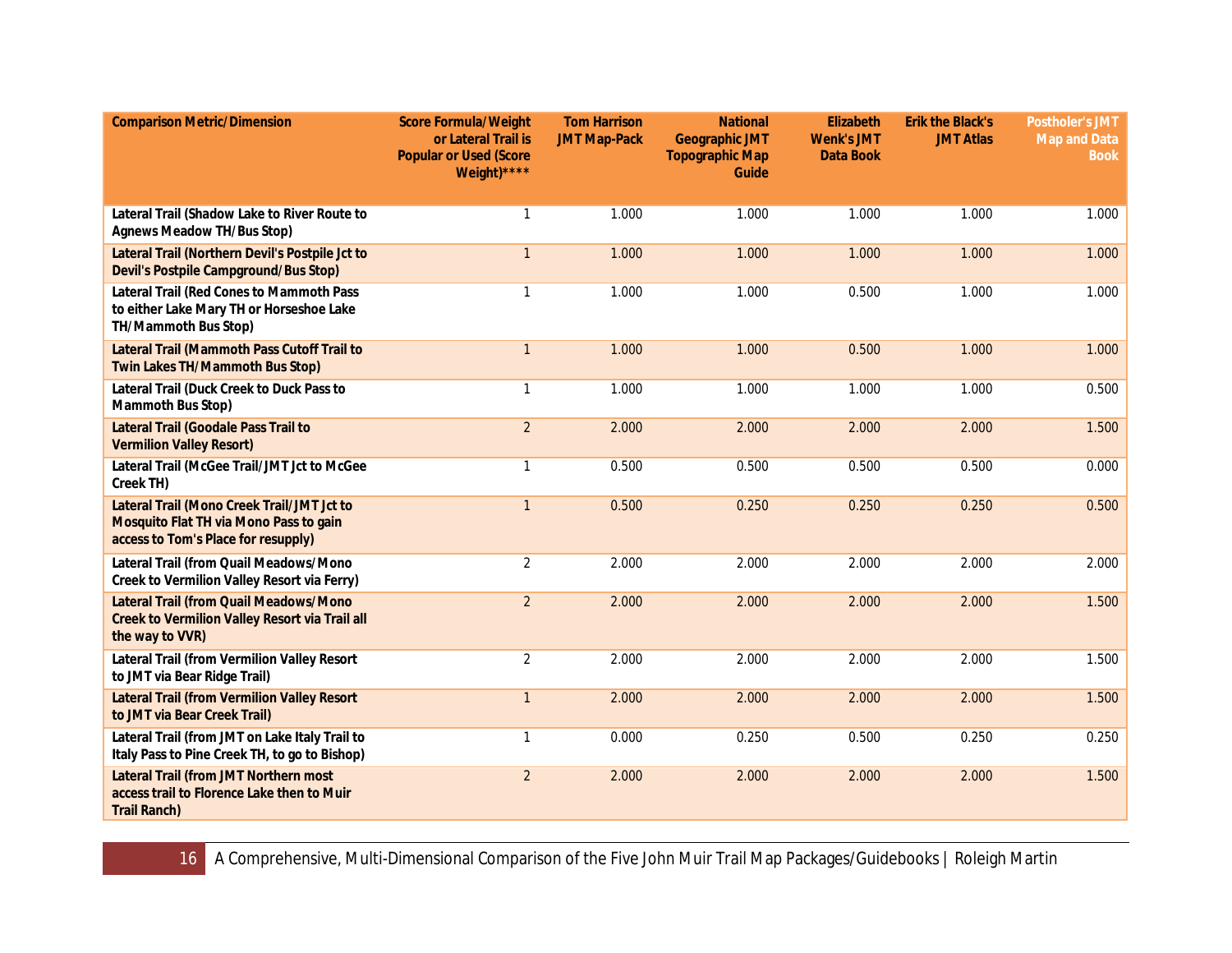| <b>Comparison Metric/Dimension</b>                                                                                                          | <b>Score Formula/Weight</b><br>or Lateral Trail is<br><b>Popular or Used (Score</b><br>Weight)**** | <b>Tom Harrison</b><br><b>JMT Map-Pack</b> | <b>National</b><br><b>Geographic JMT</b><br><b>Topographic Map</b><br>Guide | Elizabeth<br><b>Wenk's JMT</b><br>Data Book | <b>Erik the Black's</b><br><b>JMT Atlas</b> | <b>Postholer's JMT</b><br><b>Map and Data</b><br><b>Book</b> |
|---------------------------------------------------------------------------------------------------------------------------------------------|----------------------------------------------------------------------------------------------------|--------------------------------------------|-----------------------------------------------------------------------------|---------------------------------------------|---------------------------------------------|--------------------------------------------------------------|
| Lateral Trail (from Muir Trail Ranch to<br>Florence Lake Ferry Landing)                                                                     | $\overline{2}$                                                                                     | 2.000                                      | 2.000                                                                       | 1.000                                       | 1.000                                       | 0.000                                                        |
| Lateral Trail (from Muir Trail Ranch headed<br>Southbound to JMT)                                                                           | $\overline{2}$                                                                                     | 2.000                                      | 2.000                                                                       | 2.000                                       | 2.000                                       | 1.500                                                        |
| Lateral Trail (from JMT/Piute Creek<br>Footbridge to Piute Pass TH at Northlake                                                             | $\overline{2}$                                                                                     | 0.500                                      | 0.500                                                                       | 0.500                                       | 0.500                                       | 1.500                                                        |
| Lateral Trail (from Bishop Pass/JMT Jct to<br><b>Bishop Pass TH at Southlake)</b>                                                           | $\overline{2}$                                                                                     | 1.000                                      | 1.000                                                                       | 2.000                                       | 2.000                                       | 1.500                                                        |
| Lateral Trail (from Middle Fork Jmt Jct to<br>Roads End TH via Middle Fork Kings River<br>and Simpson Meadow Trails to reach Cedar<br>Grove | $\mathbf{1}$                                                                                       | 0.250                                      | 0.250                                                                       | 0.250                                       | 0.250                                       | 0.000                                                        |
| Lateral Trail (from Taboose Pass/JMT Jct to<br>Taboose Pass to TH to get into Bishop)                                                       | $\overline{2}$                                                                                     | 0.750                                      | 1.000                                                                       | 0.750                                       | 1.500                                       | 1.500                                                        |
| Lateral Trail (from Sawmill Pass/JMT Jct to<br>Sawmill Pass then to Sawmill Creek TH, to<br>get to Independence)                            | 1                                                                                                  | 0.750                                      | 0.750                                                                       | 0.500                                       | 0.500                                       | 0.750                                                        |
| Lateral Trail (from Woods Creek/JMT Jct to<br>Woods Creek Trail to Roads End TH to get<br>into Cedar Grove)                                 | $\mathbf{1}$                                                                                       | 0.250                                      | 0.250                                                                       | 0.250                                       | 0.250                                       | 0.250                                                        |
| Lateral Trail (from Baxter Pass/JMT Jct to<br>Baxter Pass to Oak Creek TH to get into<br>Independence)                                      | $\mathbf{1}$                                                                                       | 0.750                                      | 0.750                                                                       | 0.750                                       | 0.500                                       | 0.500                                                        |
| Lateral Trail (from Kearsarge Pass/JMT Jct<br>to Kearsarge Pass (Northern Route) to<br>Onion Valley TH to get into Independence             | $\overline{2}$                                                                                     | 2.000                                      | 2.000                                                                       | 2.000                                       | 2.000                                       | 2.000                                                        |
| Lateral Trail (from Lower Vidette Meadow<br>to Bubbs Creek Trail to Roads End TH to get<br>into Cedar Grove)                                | $\mathbf{1}$                                                                                       | 0.500                                      | 0.500                                                                       | 0.500                                       | 0.500                                       | 0.250                                                        |
| Lateral Trail (from Shepherd Pass Trail/JMT<br>Jct to Shepherd Pass to Symmes Creek TH to<br>get into Independence)                         | $\mathbf{1}$                                                                                       | 1.000                                      | 1.000                                                                       | 1.000                                       | 0.500                                       | 0.750                                                        |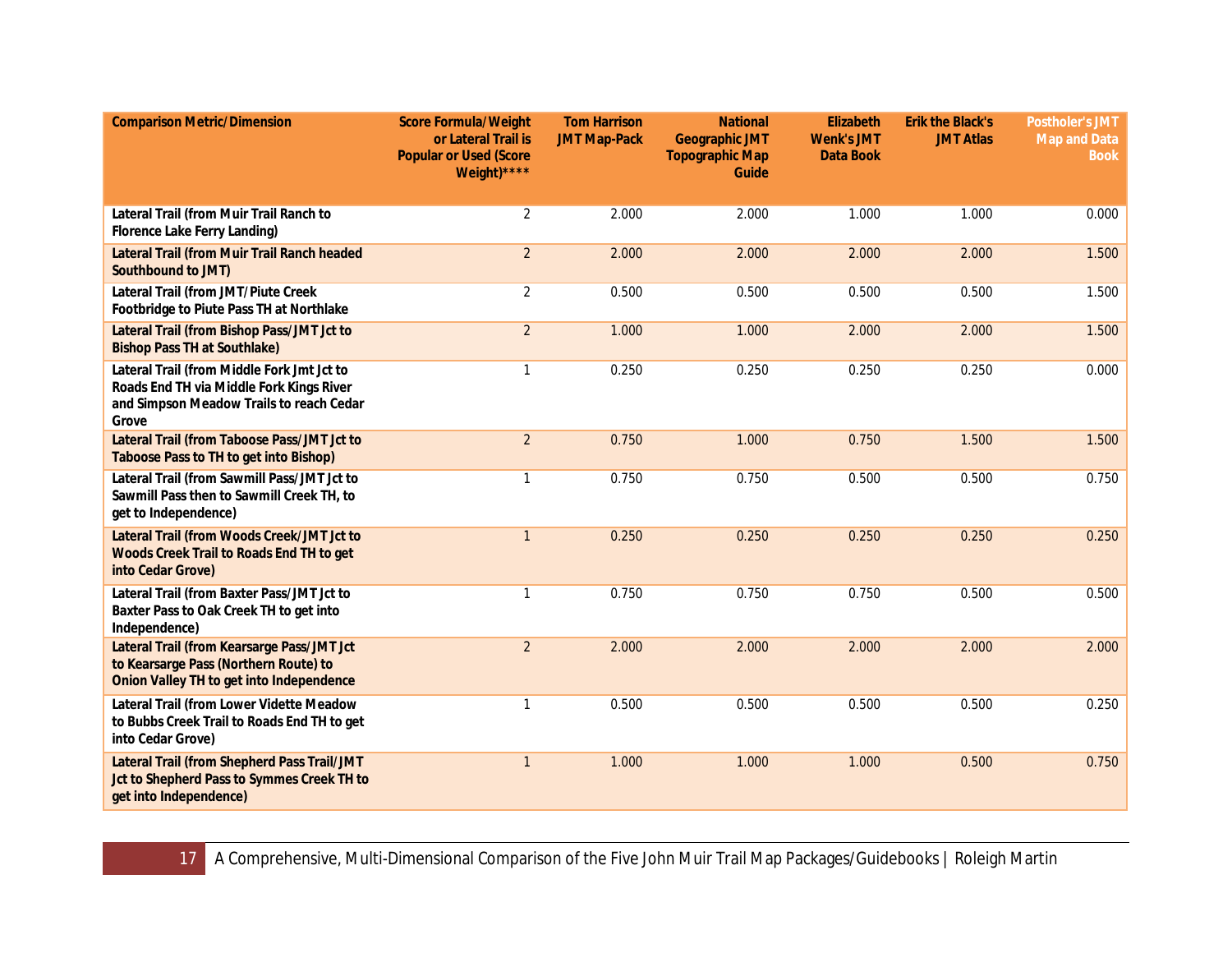| <b>Comparison Metric/Dimension</b>                                                                                                  | <b>Score Formula/Weight</b><br>or Lateral Trail is<br><b>Popular or Used (Score)</b><br>Weight)**** | <b>Tom Harrison</b><br><b>JMT Map-Pack</b> | <b>National</b><br><b>Geographic JMT</b><br><b>Topographic Map</b><br>Guide | Elizabeth<br><b>Wenk's JMT</b><br>Data Book | <b>Erik the Black's</b><br><b>JMT Atlas</b> | <b>Postholer's JMT</b><br><b>Map and Data</b><br><b>Book</b> |
|-------------------------------------------------------------------------------------------------------------------------------------|-----------------------------------------------------------------------------------------------------|--------------------------------------------|-----------------------------------------------------------------------------|---------------------------------------------|---------------------------------------------|--------------------------------------------------------------|
| Number of times Lateral Trail is complete or<br>has starting/ending arrow information                                               | $=1/5$ th of times                                                                                  | 5.800                                      | 6.200                                                                       | 5.600                                       | 6.000                                       | 3.800                                                        |
| Nbr of Lateral Trails where TH has GPS/Map<br>coordinates shown or documented (Useful<br>If hiker has GPS or GPS app on smartphone) | $=1/10$ th of times                                                                                 | 2.000                                      | 2.100                                                                       | 2.700                                       | 1.900                                       | 1.000                                                        |
| <b>Amount of Information (Reviewer's</b><br>Judgement, ranked in descending order)                                                  | $=$ Rank/2                                                                                          | 1.500                                      | 2.000                                                                       | 2.500                                       | 2.000                                       | 1.500                                                        |
| Map Usability/Navigational Eye Appeal<br>(Reviewer's Judgement, ranked in<br>descending order)--Tie is allowed.                     | $=$ Rank/2.5                                                                                        | 1.600                                      | 2.000                                                                       | 1.600                                       | 2.000                                       | 1.600                                                        |

# <span id="page-17-0"></span>**Table 3 – Sum of Ranks and Recommendation Ranking**

| <b>Comparison Metric/Dimension</b>                                                                                                                   | <b>Tom Harrison</b><br><b>JMT Map-Pack</b> | <b>National</b><br><b>Geographic JMT</b><br><b>Topographic Map</b><br>Guide | <b>Elizabeth</b><br><b>Wenk's JMT</b><br>Data Book | Erik the<br><b>Black's JMT</b><br><b>Atlas</b> | <b>Postholer's JMT</b><br><b>Map and Data</b><br><b>Book</b> |
|------------------------------------------------------------------------------------------------------------------------------------------------------|--------------------------------------------|-----------------------------------------------------------------------------|----------------------------------------------------|------------------------------------------------|--------------------------------------------------------------|
| Sum of Ranks                                                                                                                                         | 58.556                                     | 77.750                                                                      | 78.694                                             | 66.693                                         | 56.416                                                       |
| Sum of Ranks rounded to nearest higher number divided by 10 -- done<br>to make outcome significant and correct for insignificant tiny<br>differences | 60                                         | 80                                                                          | 80                                                 | 70                                             | 60                                                           |
|                                                                                                                                                      |                                            |                                                                             |                                                    |                                                |                                                              |
| <b>Final Recommendation Ranking</b>                                                                                                                  | Tie for 3rd                                | Tie for 1st                                                                 | Tie for 1st                                        | 2 <sub>nd</sub>                                | Tie for 3rd                                                  |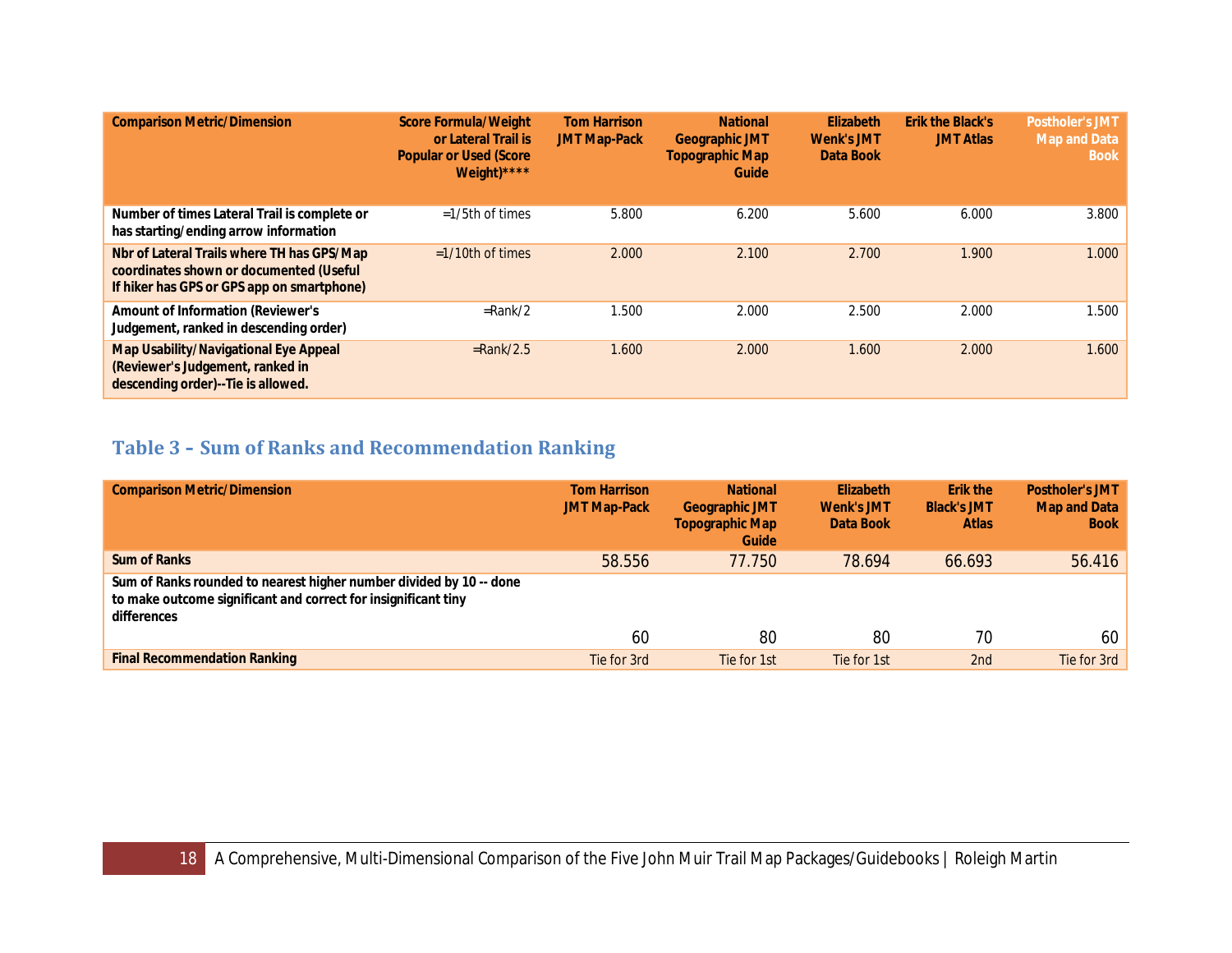## <span id="page-18-0"></span>**Table 4 – Which Document Covers Lateral Trails most thoroughly?**

| <b>Appendix Calculations (to aid in</b><br>review text) | Score Formula/Weight or Lateral<br><b>Trail is Popular or Used (Score</b><br>Weight)**** | <b>Tom Harrison</b><br><b>JMT Map-Pack</b> | <b>National</b><br><b>Geographic JMT</b><br><b>Topographic Map</b><br>Guide | <b>Elizabeth</b><br><b>Wenk's JMT</b><br>Data Book | <b>Erik the Black's</b><br><b>JMT Atlas</b> | <b>Postholer's JMT</b><br><b>Map and Data</b><br><b>Book</b> |
|---------------------------------------------------------|------------------------------------------------------------------------------------------|--------------------------------------------|-----------------------------------------------------------------------------|----------------------------------------------------|---------------------------------------------|--------------------------------------------------------------|
| <b>Sum of Ranks for Lateral Trail</b><br>Coverage       |                                                                                          | 44.550                                     | 45.300                                                                      | 42.550                                             | 44,400                                      | 36.550                                                       |
| Relative position of Sum of Ranks<br>for Lateral Trail  | $=176/(MAX($1$76:$M$76))$                                                                | 0.983                                      | 000.1                                                                       | 0.939                                              | 0.980                                       | 0.807                                                        |

# <span id="page-18-1"></span>**All of the Authors Provide GPS or Electronic Map Files for the JMT**

In the review above, I did not cover if the authors provide GPS files or electronic versions of their maps. I limited my review there to the information in the printed document only. However, all authors provide their information, or extra information in downloadable files.

[Tom Harrison](http://www.tomharrisonmaps.com/) in conjunction with International Mapping<sup>[ix](#page-33-5)</sup> provide maps, separately priced, in digital form that work with the GPS on the Iphone. See the next section for what they provide.

Elizabeth Wenk, with my computer and Excel help, has supplied the [John Muir Trail Yahoo Group](https://groups.yahoo.com/neo/groups/johnmuirtrail/links/all/Maps_and_navigation_001262976905/_Wilderness_Press_waypoints_and_GPS_files__2014_5th_) and [Climber.org](http://climber.org/data/JMT_Wenk.html) GPS files and Excel Spreadsheets that were used in the creation of her 5<sup>th</sup> edition JMT guidebook (both the full book and the data book).<sup>[x](#page-33-6)</sup>

[Erik Asorson](http://blackwoodspress.com/john-muir-trail/maps/atlas/) (Erik the Black), provides with his book GPS file<sup>[xi](#page-33-7)</sup>s and three digital planning document downloads for doing a JMT in his premium "John Muir Trail Package Deal".<sup>xii</sup>l have not used his GPS files and cannot speak from experience about how much additional information it provides.

[National Geographic](http://www.natgeomaps.com/ti_1001) provides a GPX file for their waypoints and landmarks. Xili

The [link](http://postholer.com/JMTMaps) for obtaining Postholer's JMT map guide is to a page that shows 4 electronic download variants of the JMT (hiking north or south, in 1:63,360 or 1:31,680 scale).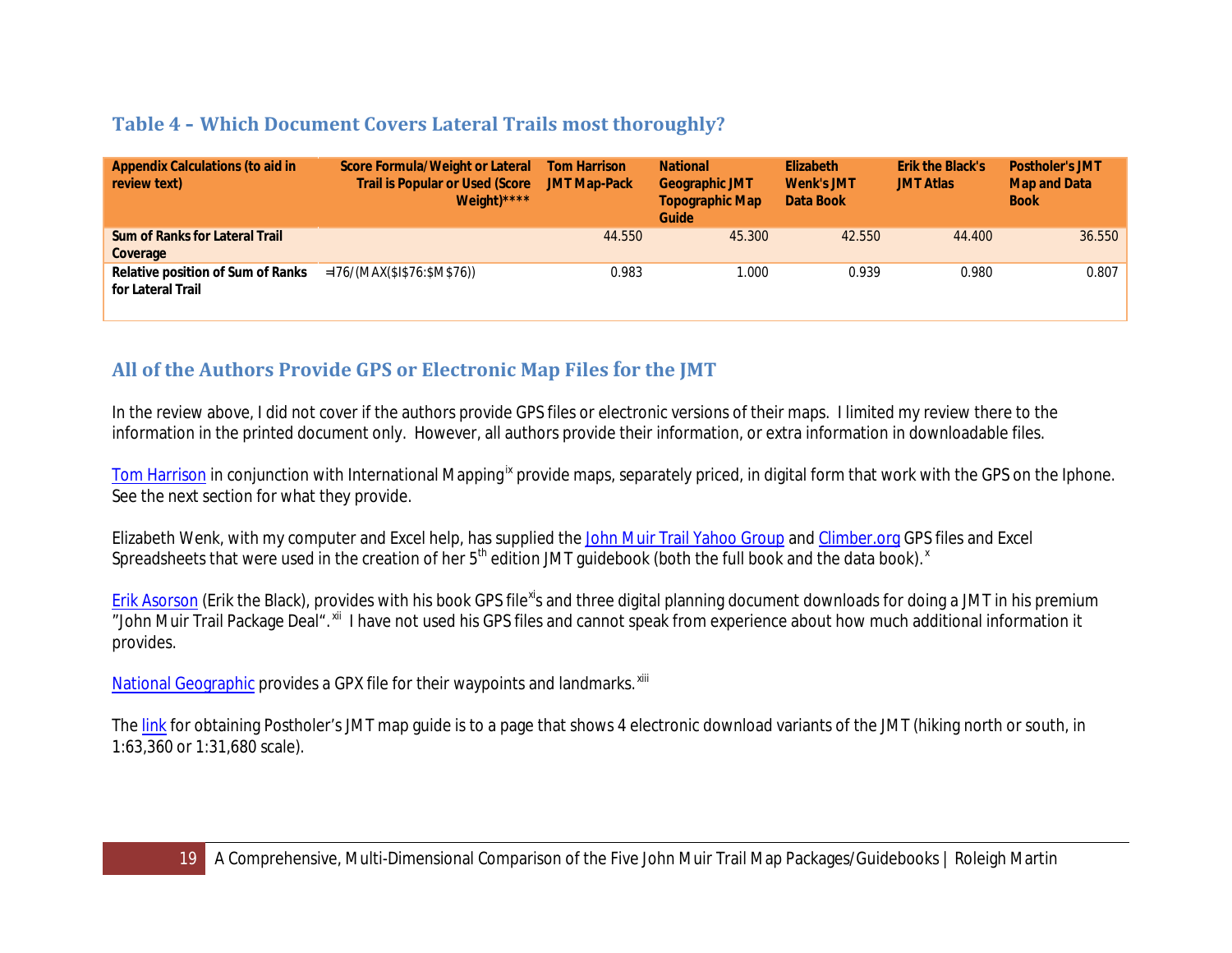# <span id="page-19-0"></span>**Not Reviewed in the Dimension Tables Are Electronic-Only JMT Map Apps or GPS Device Mapping Aid**

Not reviewed in the tables, but touched on here, are electronic-only JMT Map apps for smartphones or GPS devices. Postholer's maps, since they can be printed out, are not electronic-only.

In a future project I plan to contact them to see to what extent their apps support lateral trail information, to what extent to each trailhead (in quartile percentages), and if the GPS endpoints are included in their apps for lateral trails.

Here are the identified applications, in the below table. The app I use extensively and love is Halfmile's PCT for the Iphone. It is very good at lateral trail information in that it showed me if I was on trail (the lateral trail) all the way from the Le Conte Canyon / JMT / Bishop Pass Junction to the Southlake TH (parking lot), and same for coming from Onion Valley TH up and over Kearsarge Pass to the JMT. It also works as a great reference check where you are at on the JMT trail when the JMT and the PCT are one and the same trail (which is about 85% of the time).

There are some reviews of some of the JMT apps. I refer the reader to Inga Aksamit'[s review,](http://www.examiner.com/article/top-10-apps-maps-guides-and-gadgets-for-the-john-muir-trail) "Top 10 apps, maps, guides and gadgets for the John Muir Trail". An important item to consider is how to charge (or recharge) your smartphone that contains a JMT map app or GPS mapping aid. What I personally have used for two JMT hikes is the Goal Zero [Nomad 3.5 solar panel and Switch 8 recharger.](http://www.amazon.com/Goal-Zero-41001-Switch-Recharging/dp/B009KY7S6Q/) If you are sharing gear, two Switch 8 rechargers and one Nomad 3.5 solar panel is all two people need (one charger each, ½ panel each), as on a typical day, one panel can charge two rechargers. I use four wire-gate style mini-carabiners fro[m Zpacks](http://zpacks.com/accessories/carabiner.shtml) to attach the panel to the top of my pack while I hike.

# <span id="page-19-1"></span>**The Best Accessory For Those Who Leave Electronics At Home**

A dependable, lightweight analog altimeter is all one minimally needs beyond your map to know where you are on the trail. As the trail basically is a trip (at any one point of the hike) between two passes, where you know if you are descending or ascending, knowing what altitude you are at, will enable you to closely pinpoint where you are on the map. The [Sun Altimeter 2013](http://www.amazon.com/gp/product/B0012A8UYK/) is a great non-electronic altimeter, very accurate, goes up to 15,000 feet, easy to reset, and lightweight. A compass would also be helpful if you have to exit the trail and the number of miles is considerable and your map does not show you all the twists-and-turns to take on the exit.

## <span id="page-19-2"></span>**Comments by the Map Guide Author Made Specifically for This Review**

I asked each of the authors to provide commentary specially tailored for the audience of this review. Below are the comments provided in response to my request. I thank them for this courtesy. The order they appear is in the left-to-right order shown in the matrix above. Their quotes are indented below. Where their comment called for a response by me, or additional information needed to be conveyed, my response is NOT indented.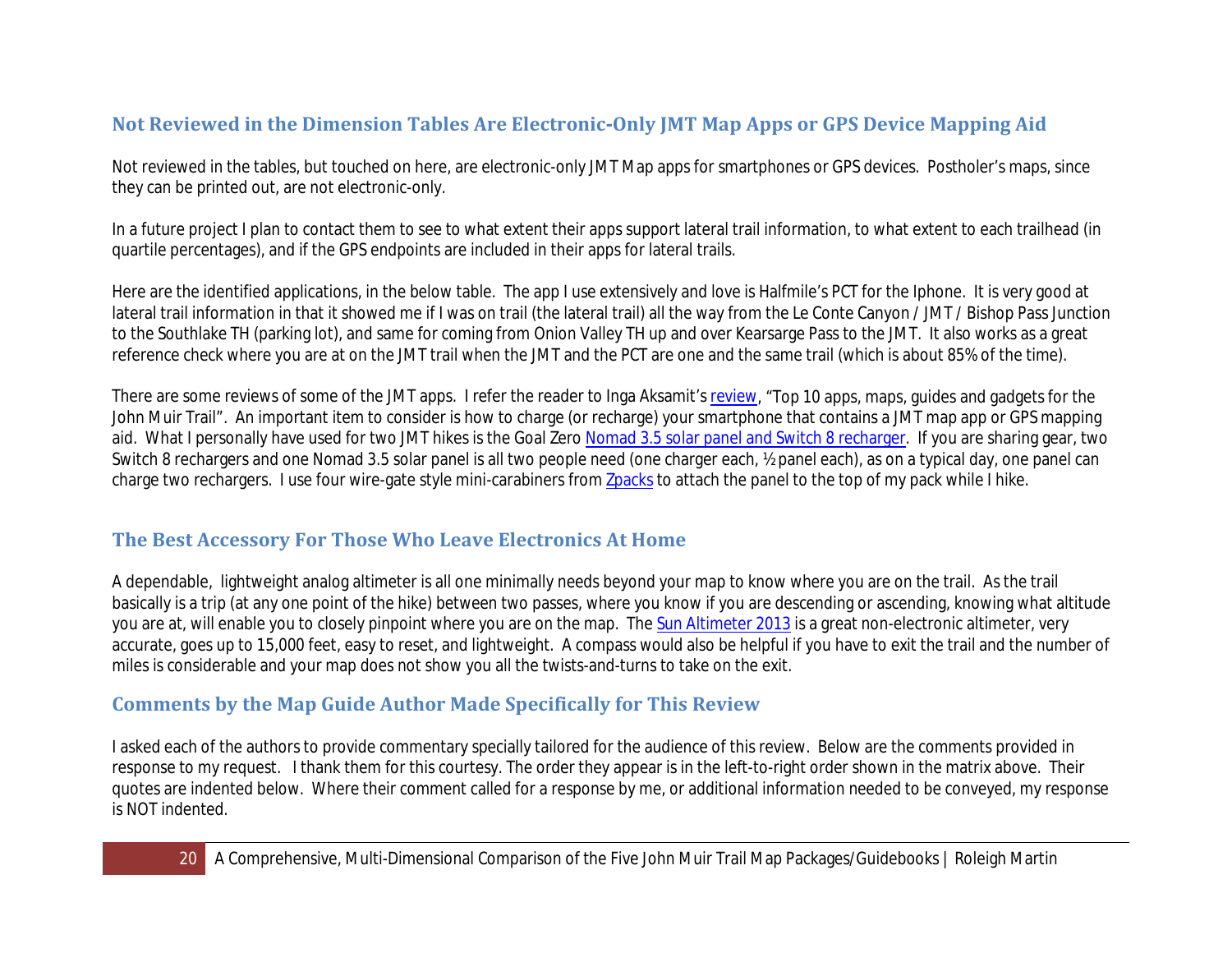#### <span id="page-20-0"></span>**Via Christopher Knoll at National Geographic:**

For more than 125 years the National Geographic Society has been at the forefront of exploration and discovery. With the new "John Muir Trail Topographic Map Guide", National Geographic is taking another step in opening the untamed world to the modern-day explorer. Through our Trails Illustrated line we have published a series of topographic maps that cover the spine of the Sierra Nevada. Our goal with the "John Muir Topographic Map Guide" was to create a single, high-quality product that would cover the entire length of the trail, provide important information to the traveler, and be user-friendly. With this in mind, the Topographic Map Guide is designed as a map-centric Swiss-army knife for the traveler.

Extensive research was conducted using a multitude of sources throughout the production process to differentiate this map product. As pointed out in this review, National Geographic's Topographic Map Guide has the highest rating for map usability and navigational eye appeal as well as more lateral trail information compared to the other products. National Geographic Maps also teamed up with the Pacific Crest Trail Association to review and provide information. The design of this map guide allows hikers to easily locate their position on the page as they hike through some of the most beautiful scenery in the United States. What's more, all proceeds from the purchase of National Geographic maps support the Society's vital conservation, scientific research, and education programs.

Note, the comments of National Geographic were done when the draft only included the first edition of Erik the Black's JMT Guide. With Erik's second edition, the two guides tie in first place for "map usability and navigational eye appeal."

Additionally, I asked Mr. Knoll what are the minimum number of supplemental National Geographic Map products to purchase to finish out all of the lateral trail information all the way to the trailhead of those lateral trails where their JMT product did not show 100% of the lateral trails. Mr. Knoll recommended their "205, Sequoia and Kings canyon National Parks, 1:80,000" and their "809, Mammoth Lakes, Mono Divide (Inyo and Sierra National Forests), 1:63,360" maps. Note, even with their JMT and these two additional maps, there is one lateral trail where coverage is not 100% and that is the "Lateral Trail (from Sawmill Pass/JMT Jct to Sawmill Pass then to Sawmill Creek TH, to get to Independence)". Mr. Knoll informed me that: "JMT junction to Sawmill Creek Road is 11.3 miles via the Sawmill Meadows Trail. JMT Topo Map Guide shows 7.2 miles, 64% of lateral trail. Trails Illustrated 205 shows 8.7 miles, 77% of lateral trail."

#### <span id="page-20-1"></span>**From Tom Harrison:**

"All the products you reviewed are really good, and they each have a different way of looking at the John Muir Trail. I recommend that your readers buy ALL of them!

Thanks again for doing this research and making it available to the outdoor community."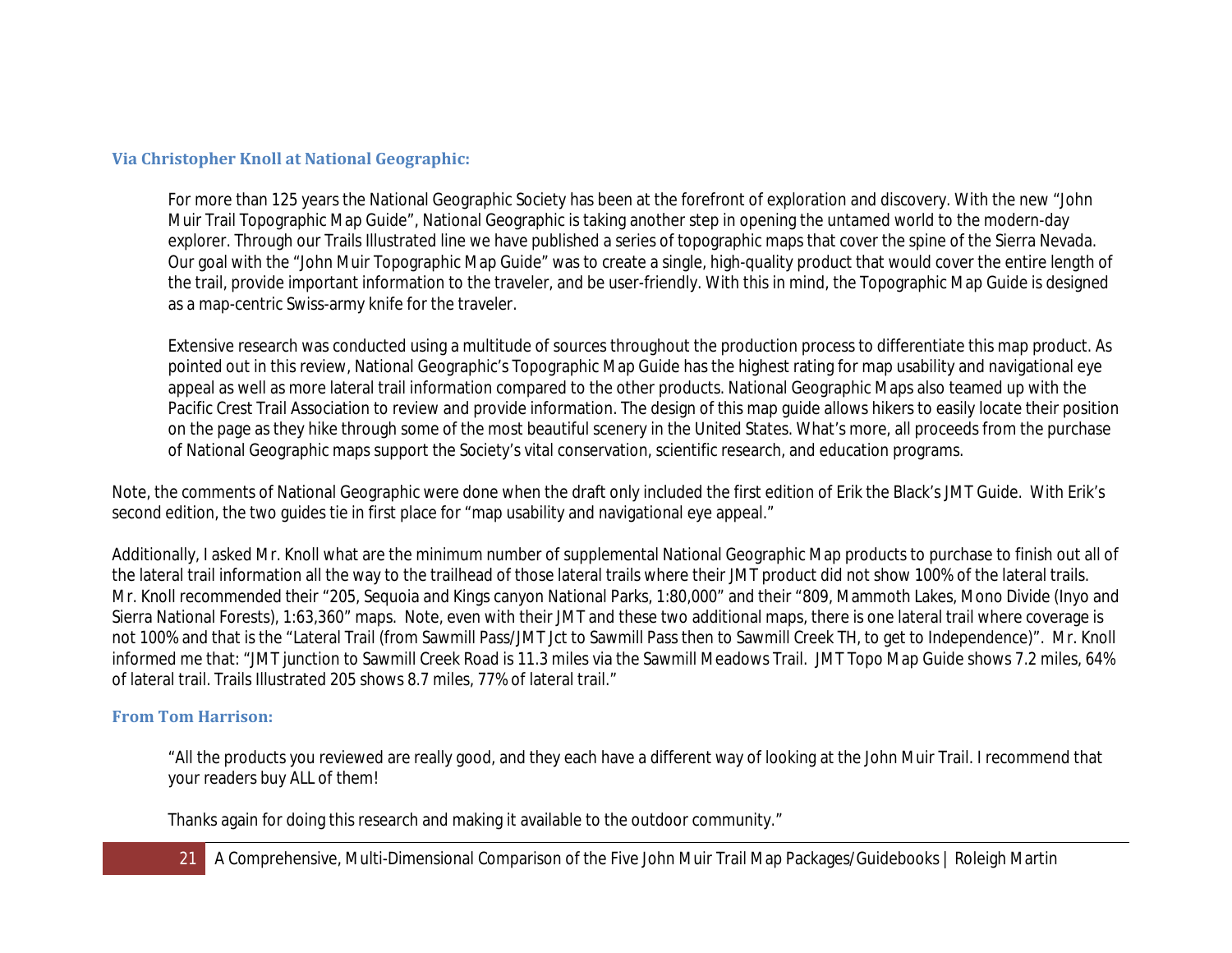Additionally, Tom Harrison provided some additional comments that need to be shared here. I asked him about his recommendation to buy all of them. His added explanation is definitely worth sharing.

"We have reprinted the JMT set several times since your 2007 copy. Also, we do not sell through Amazon but some other retailers do sell our maps there. We cannot guarantee that you will get the latest version on Amazon because we do not know how current the resellers' inventory is. We only sell the most current editions on our web site at [http://www.tomharrisonmaps.com.](http://www.tomharrisonmaps.com/)

To get lateral coverage of the JMT from my apps you would need the Mt Whitney High Country, Kings Canyon High Country, Mono Divide High Country, Mammoth High Country, and Yosemite High Country. Those apps cover the same area as the printed maps, and those printed maps were/are the base maps for the JMT set.

As for my comment, note that I said to buy all the products, not to bring all the products. They all have value in their own way and a lot of people do a lot of research before a big trip like the JMT. I encourage people to get as much information as they can, distill it into what they need, and put together the guides and maps that suit their own particular needs."

#### <span id="page-21-0"></span>**From Elizabeth Wenk:**

"Both my data book (reviewed here) and my full-length JMT guidebook are data-packed and accurate. I have personally visited every campsite listed in my guidebooks at least twice and provide not just a location but the information for people to select the "right" campsite for them. Locations are given as GPS coordinates, plotted on the maps, and by distance along the trail. The trails shown on the maps are based on my own GPS tracks, corrected to match high resolution aerial photos. I have hiked all but 2 of the lateral trails described in their entirety, most of them within the last 7 years. As described below, I consider the two main selling points of the book the maps and the breadth and accuracy of data provided. Labeled panoramas from many of the passes along the JMT are an extra bonus to help people be part of their surroundings.

For the 2014 update of my full-length JMT guidebook, I decided to create my own topo maps; these same maps are in the databook. The maps are built from the basics – the edited GPS track I collected on my 2013 JMT hike, GPS tracks of lateral trails, the digital elevation models (DEM) available from the USGS, and government data layers for streams, lakes, and roads. This allowed me to tailor the maps specifically to JMT users and also to ensure that I agree with every feature shown on the maps – especially the locations of every junction and trail. USGS maps, and maps derived from their data, have many trail segments in quite incorrect locations. Among other changes, I chose a 200-foot contour interval, versus the 80-foot contour interval used on similar scale USGS topos. This allows users to visualize the terrain, without making the maps too busy – I made the assumption that few people were using these maps for off-trail navigation and therefore did not require additional contour resolution. I also carefully centered the maps to show the route of the JMT as well as the surrounding ridges, giving a sense of place. One of my frustrations with many maps is that index contours have insufficient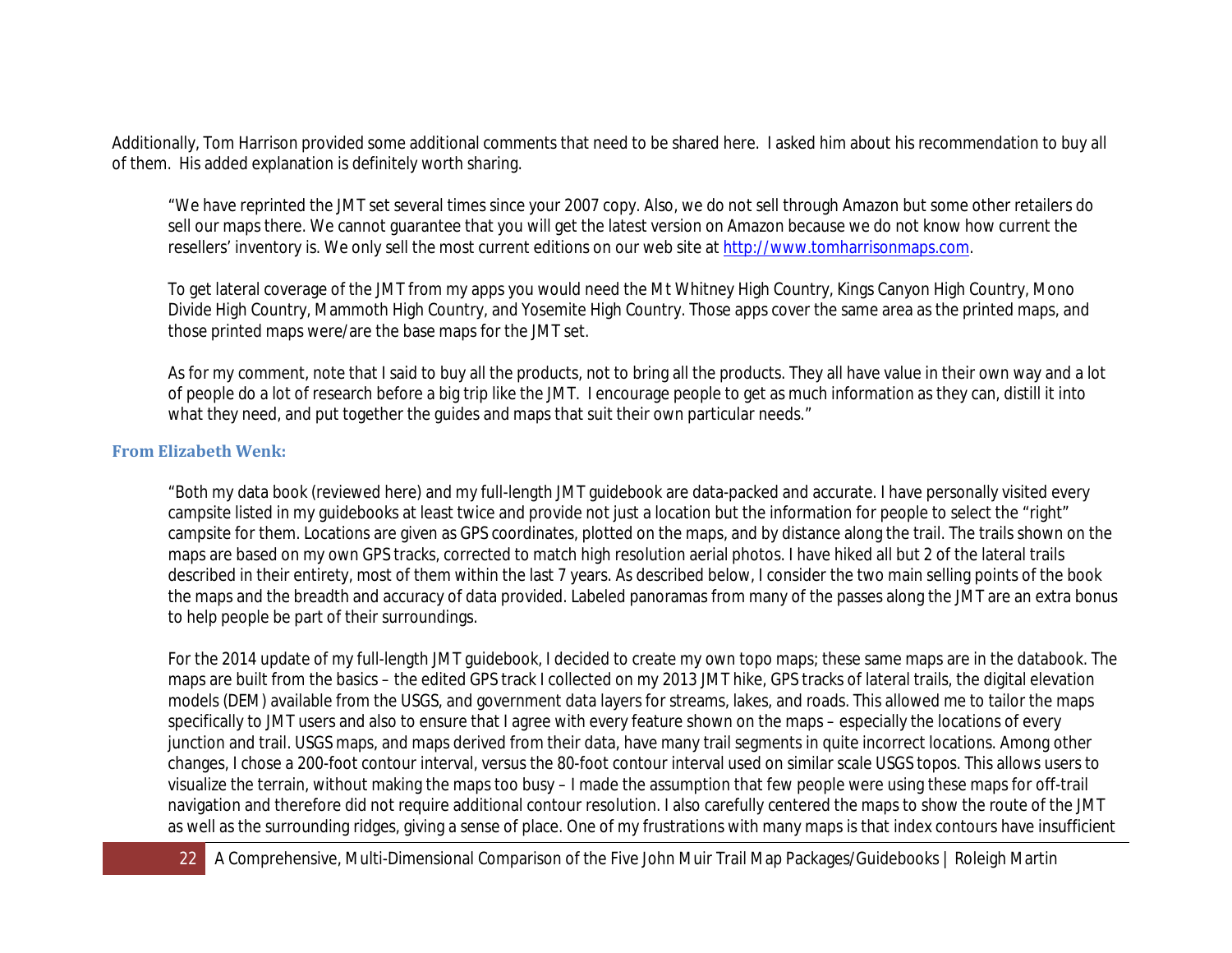labels, often making it difficult to ascertain the elevation of a given contour; I therefore worked to ensure this wasn't a problem on my maps. The locations of all campsites described in the appendix are plotted on the map, together with ranger stations, trail junctions, and distances at each trail junction.

Although I was unable to show the complete extent of all lateral trails, I made sure that 3 of the most important exits routes (Lake Edison to VVR, Bishop Pass to South Lake, and Kearsarge Pass to Onion Valley) were shown in their entirety. I also included "extra" maps for the Devils Postpile/Reds Meadow and Lake Edison areas, where a dense tangle of trails and many incorrect maps for the areas lead hikers astray.

The data book also contains basic introductory material and appendices with much additional information: 1) the distance and elevation gain/loss along all lateral trails used to exit the JMT in an emergency or when section hiking; 2) transit information and shuttle service contacts, should you need to exit at a different trailhead than expected; 3) details on all campsites, ranger stations , and food storage boxes; and 4) maps of the three standard endpoints, Yosemite Valley, Tuolumne Meadows, and Lone Pine.

While new updates are not on the immediate horizon, in the next edition I will include labels for all lateral trails and distances to the nearest trailhead directly on the map."

### <span id="page-22-0"></span>**From Erik Asorson (Erik the Black):**

"John Muir Trail Pocket Atlas 2nd Edition provides essential maps and trail information in a format that is lightweight, easy to pack and easy to read. Includes: full-color topographic maps, data tables, elevation profiles, resupply guide, town maps, GPS waypoints, public transportation, planning and permit information. The atlas measures 5 x 8 x 0.1 inches and weighs an ultralight 2.4 ounces."

Erik Asorson commented to me in another email a point that made me question one metric in my scoring. I had asked him why his final 2<sup>nd</sup> edition book lacked any phone numbers when he had earlier indicated to me they would be included. He responded:

"I decided to leave that out. My rational is that a cell phone is probably not going to work on the trail due to lack of coverage and I don't want to encourage the false sense of security most people already have about carrying their phones. In the case that a phone did work in an emergency, I think the best thing to do would be to just dial 911 and let the operator coordinate the emergency services. They have access to up to date contact info for different agencies that might change after the book is published and they know who to call for different types of emergencies in different areas better than I would."

I went back to the review looking at that metric and see there are two metrics that score for phone numbers: "Extent of Emergency Information Given" and "Number of reference telephone numbers displayed". In the first, 2 points were awarded for emergency information provided. If I removed that score, nobody's relative position shifted. In fact, if I removed the score of 2 points for permit office information, again nobody's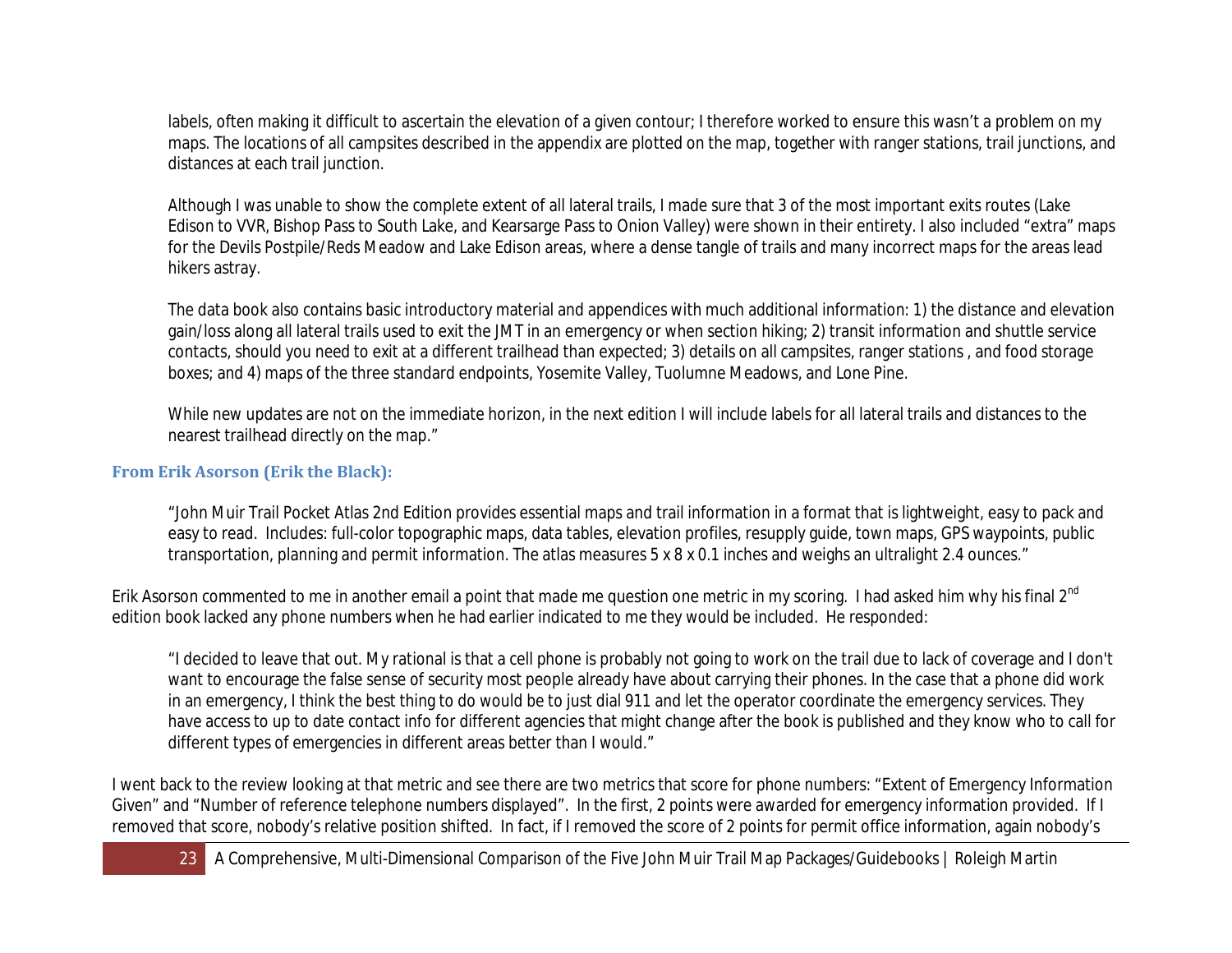relative position shifted. Everybody provided Ranger Station locations. From my vantage, having done the JMT seven times and seen the information needs of not only my groups but others who ask me for information on the trail. Contact information about boarding, transportation, and resupply services are often needed. I do not know how helpful 411 would be to obtain that information and certainly know one could not use 911 to get help there. However, one can print out and bring the one shee[t JMT Cribsheet](http://climber.org/data/JMTCribSheet.pdf) and have that information regardless of the map guide they choose.

### <span id="page-23-0"></span>**From K. Scott Parks (Postholer):**

"First, a big "Thanks" to Roleigh for putting together the review. Hopefully, it will help you in making an informed decision!

Noting what is not readily obvious, 4 sets of the Postholer JMT maps are freely available, not just 1. Northbound, southbound and at 2 scales 1:63,360 and 1:31,680. These are PDF files made for printing on 8.5 x 11 paper or just carry them on your favorite electronic device.

The small scale 1:63,360 are great overview maps at 1 mile per inch, but like all maps at this scale much detail is lost. Not only are the smaller trail deviations lost, but land feature names like lakes, creeks, ridges, etc are lost as well. However, this scale is great for the 'big picture'.

The larger scale 1:31,680 maps at 1/2 mile per inch fill in all the gaps. You can see the switchbacks, lake shorelines, glacial moraines and generally get a better feel of the local area.

As a test for this review we made a set of maps at a scale of 1:80,000 and it improved our score. Put another way, unusable maps were an improvement. So, we think your review criteria might differ.

The map land cover reflects the actual vegetation on the ground, evergreen, deciduous, mixed, shrub and urban. You'll also find fire perimeters for the last 6 years. On other maps you'll only see hand drawn woodland polygons that generally denote forested areas. Other maps are made with 30-50 year scanned topo maps. Postholer JMT maps are created from the contour lines up, using the most current data available.

You'll also find a detailed elevation chart on each map showing lowest/highest elevations, trail distance on map and the 3 biggest climbs. Also noted are the closest resupplies within 90 miles of map center. The map declination is there also, calculated for June 2015 at map center. The public land areas are noted in the legend also.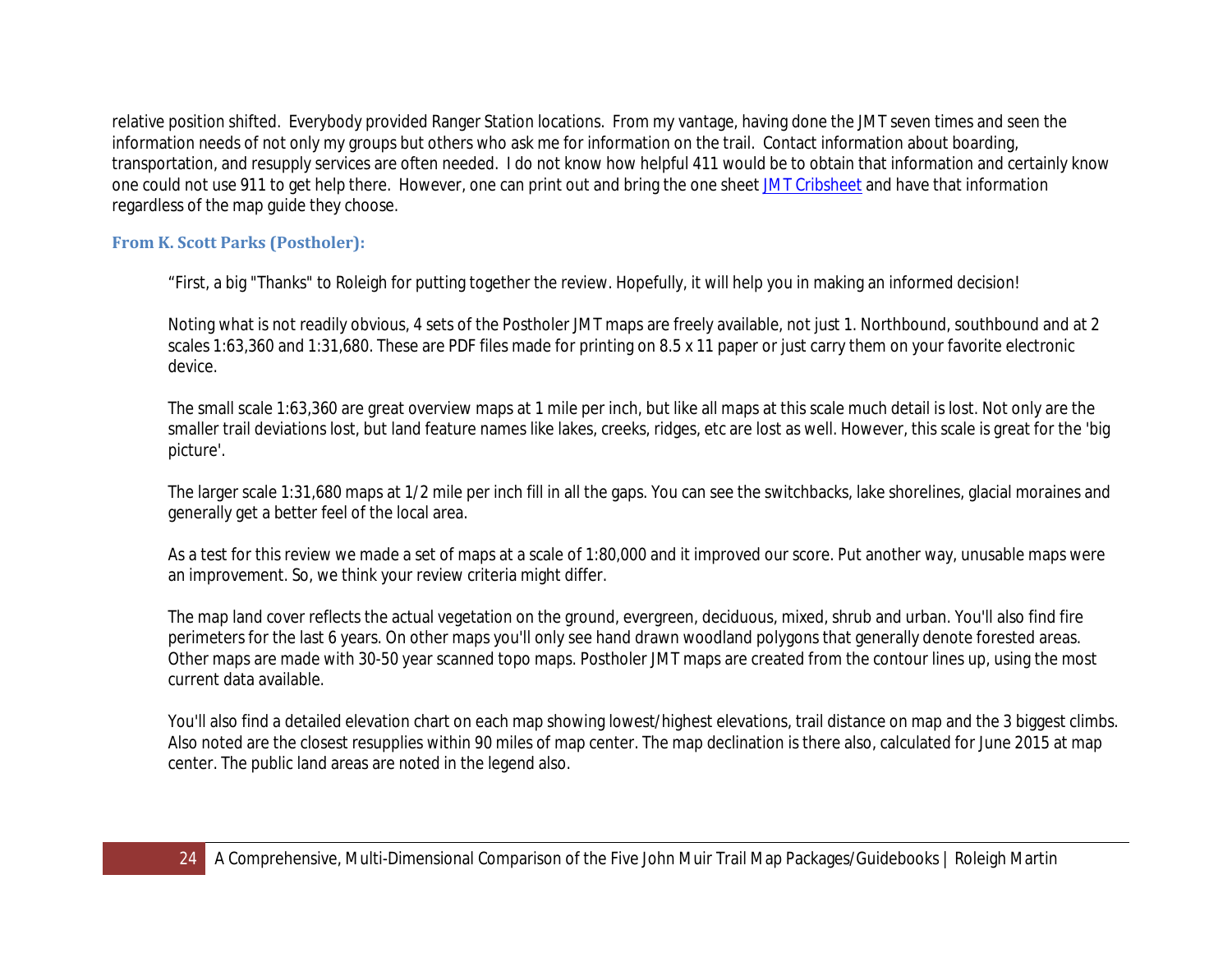While we've focused on bringing you some truly unique and usable maps, the maps lack ancillary information such as contact information. While contact information is certainly important to hikers, collecting volatile information wasn't our focus, creating the best possible maps is.

There is also a free data book available on the map preview/download page, which can be found here: <http://postholer.com/JMTMaps> "

I agree with Scott Parks here about the pros and cons of the two map scales. One could print out his two JMT maps (both SOBO scales) and have the one scale be on one side of the map paper, and the other on alternating (every other sheet) backs, as the one scale is 34 pages long, while the other is 17 pages long.

# <span id="page-24-0"></span>**Table 5 - Electronic Maps and GPS Files for Smartphones and GPS Devices**

Note: some of these resources cost money, some are free for "registering". You will note that Tom Harrison has two mapping partners. I emailed him asking what is the difference between the two mapping partner products, as I only have those of Earthrover now. He replied (verbatim):

"The Earthrover app was developed by my first developer partner and yes, it has a pretty basic interface. It does the job with a minimal amount of bells and whistles, but sometimes you want more than just the basics. The International Mapping app was developed by another app partner and they had some fairly sophisticated coders who put a lot more work into the app. You can search by trail, facilities, land features, water features, etc. The underlying map for both apps is still a digital version of my printed map but the IM app just has a lot more interesting features. Whether it is more intuitive or not...I guess your mileage may vary. Digital apps have some inherent limitations and some people are just better at figuring out the best way to use an app."

The table below is sorted by Description then by Device.

| <b>Device</b>         | <b>Description</b>   | Link                                                                                             | Exists on my<br>Iphone |
|-----------------------|----------------------|--------------------------------------------------------------------------------------------------|------------------------|
| Kindle or PDF Reading | Elizabeth Wenk,      | http://www.amazon.com/John-Muir-Trail-Data-Book-ebook/dp/B00LDYFF4S/                             |                        |
| <b>Device</b>         | John Muir Trail Data |                                                                                                  |                        |
| (Iphone/Android/      | Book, 2014 (Kindle   |                                                                                                  |                        |
| Kindle)               | format)              |                                                                                                  |                        |
| Kindle or PDF Reading | Elizabeth Wenk,      | http://www.amazon.com/John-Muir-Trail-Essential-Americas-ebook/dp/B00LKCPVKG/                    | Yes                    |
| <b>Device</b>         | John Muir Trail:     | If you want the JMT guide by Elizabeth Wenk in NOBO format, this is the only format available to |                        |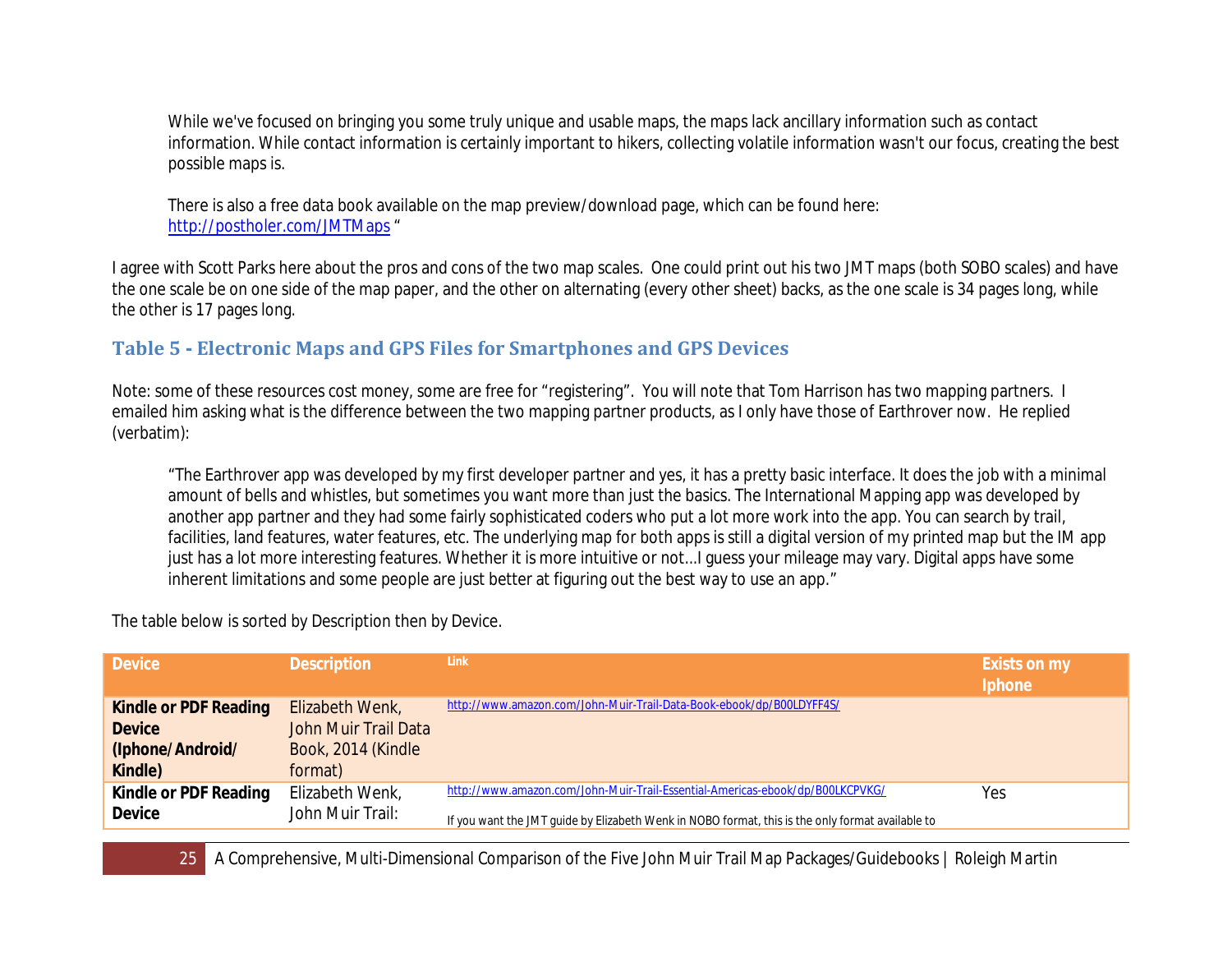| <b>Device</b>                                                                        | <b>Description</b>                                                                                                              | Link                                                                                                        | <b>Exists on my</b><br>Iphone |
|--------------------------------------------------------------------------------------|---------------------------------------------------------------------------------------------------------------------------------|-------------------------------------------------------------------------------------------------------------|-------------------------------|
| (Iphone/Android/<br>Kindle)                                                          | South to North<br>edition: The<br><b>Essential Guide to</b><br><b>Hiking America's</b><br>Most Famous Trail<br>[Kindle Edition] | purchase.                                                                                                   |                               |
| <b>GPS</b><br><b>Devices/Smartphone</b><br>Apps that support<br><b>GPX importing</b> | <b>Elizabeth Wenk's</b><br>GPS files for her 5 <sup>th</sup><br>edition, John Muir<br>Trail (2014) book                         | http://climber.org/data/JMT_Wenk.html                                                                       | Plan to for 2015              |
| <b>GPS</b><br>Devices/Smartphone<br>Apps that support<br><b>GPX</b> importing        | Erik Asorson (Erik<br>the Black)'s GPS file<br>for his John Muir<br>Trail Package Deal                                          | See "John Muir Trail Package Deal" on this page, http://blackwoodspress.com/store/                          |                               |
| <b>Android</b>                                                                       | <b>Guthook's Guide:</b><br><b>PCT Sierra</b><br><b>High Sierra</b><br>Attitude, LLC                                             | https://play.google.com/store/apps/details?id=com.highsierraattitude.pctsierras                             |                               |
| Iphone                                                                               | <b>Guthook's Pacific</b><br><b>Crest Trail Guide</b><br>By Guthook Hikes,<br><b>LLC</b>                                         | https://itunes.apple.com/us/app/guthooks-pacific-crest-trail/id843792262?mt=8                               | Yes                           |
| Iphone                                                                               | <b>Guthook's PCT:</b><br><b>Central California</b><br>By Guthook Hikes,<br><b>LLC</b>                                           | https://itunes.apple.com/us/app/guthooks-pct-central-california/id509016353?mt=8                            | Yes                           |
| Android                                                                              | Halfmile's PCT<br>By David Lippke                                                                                               | http://www.pctmap.net/android-app/<br>https://play.google.com/store/apps/details?id=net.tadteam.halfmilepct |                               |
| <b>GPS</b><br><b>Devices/Smartphone</b><br>Apps that support<br><b>GPX</b> importing | <b>Halfmile's PCT</b><br><b>By David Lippke</b>                                                                                 | http://www.pctmap.net/gps-url-loading/                                                                      |                               |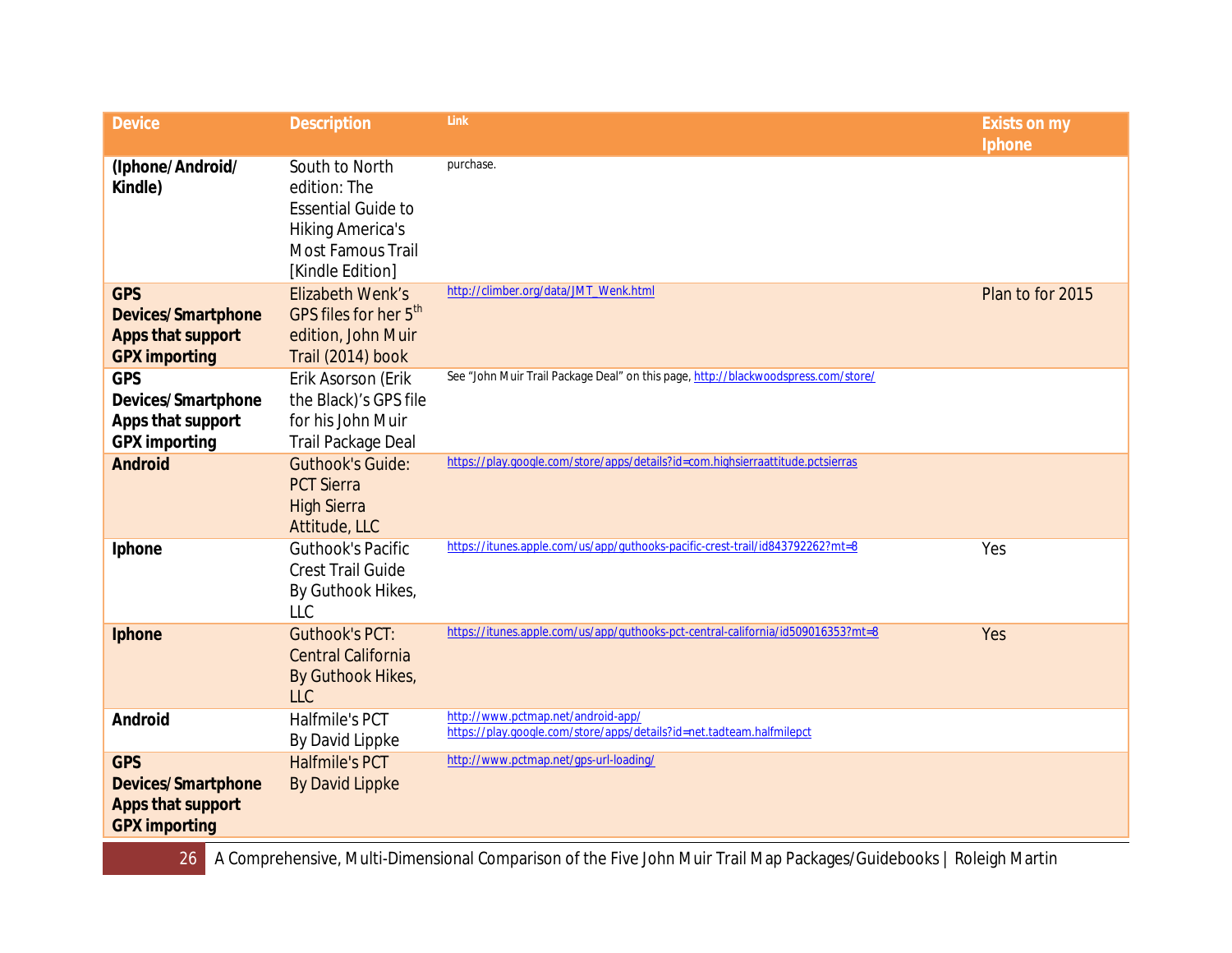| <b>Device</b>                                                                | <b>Description</b>                                                                                                                                         | Link                                                                                                                                                                                                                                                                                  | <b>Exists on my</b><br>Iphone |
|------------------------------------------------------------------------------|------------------------------------------------------------------------------------------------------------------------------------------------------------|---------------------------------------------------------------------------------------------------------------------------------------------------------------------------------------------------------------------------------------------------------------------------------------|-------------------------------|
| Iphone                                                                       | Halfmile's PCT<br>By David Lippke                                                                                                                          | https://itunes.apple.com/us/app/halfmiles-pct/id521937514?mt=8                                                                                                                                                                                                                        | Yes                           |
| <b>Android</b>                                                               | <b>John Muir Trail</b><br><b>Hiker</b><br>By Guthook Hikes,<br>LLC                                                                                         | https://play.google.com/store/apps/details?id=com.highsierraattitude.jmtquide                                                                                                                                                                                                         |                               |
| Iphone                                                                       | John Muir Trail<br><b>Hiker</b><br>By Guthook Hikes,<br>LLC                                                                                                | https://itunes.apple.com/us/app/john-muir-trail-hiker/id654614050?mt=8<br>http://www.guthookhikes.com/apps                                                                                                                                                                            | Yes                           |
| <b>Kindle or PDF Reading</b><br><b>Device</b><br>(Iphone/Android/<br>Kindle) | Kathleen Dodge's<br>Day and Section<br>Hikes: John Muir<br><b>Trail (Kindle Edition)</b>                                                                   | http://www.amazon.com/Day-Section-Hikes-John-Trail-ebook/dp/B006IZCFJK/<br>This covers a few of the more popular section hikes of the JMT that involve some lateral trails, such as<br>the Roads End segment, Onion Valley TH, South Lake TH, Florence Lake TH, and Vermilion Resort. |                               |
| Android                                                                      | MapPack GPS<br>Navigator Yosemite<br>Appydays IIc                                                                                                          | https://play.google.com/store/apps/details?id=com.appydays.pelapps.mappackyos                                                                                                                                                                                                         |                               |
| <b>Kindle or PDF Reading</b><br><b>Device</b><br>(Iphone/Android/<br>Kindle) | Postholer's John<br><b>Muir Trail</b><br>Northbound and<br>Southbound Maps,<br>2014 (PDF format)                                                           | http://postholer.com/databook/index.php?trail_id=4                                                                                                                                                                                                                                    | Plan to for 2015              |
| Android                                                                      | <b>Tom Harrison Maps</b><br>Griffin Systems, LLC<br>(Includes Kings)<br>Canyon High<br>Country and<br>Mammoth High<br><b>Country Tom</b><br>Harrison Maps) | https://play.google.com/store/apps/details?id=net.griffinsystems.thmaps                                                                                                                                                                                                               |                               |
| Iphone                                                                       | Tom Harrison:<br><b>Mammoth High</b>                                                                                                                       | https://itunes.apple.com/us/app/tom-harrison-mammoth-high/id513305346?mt=8                                                                                                                                                                                                            |                               |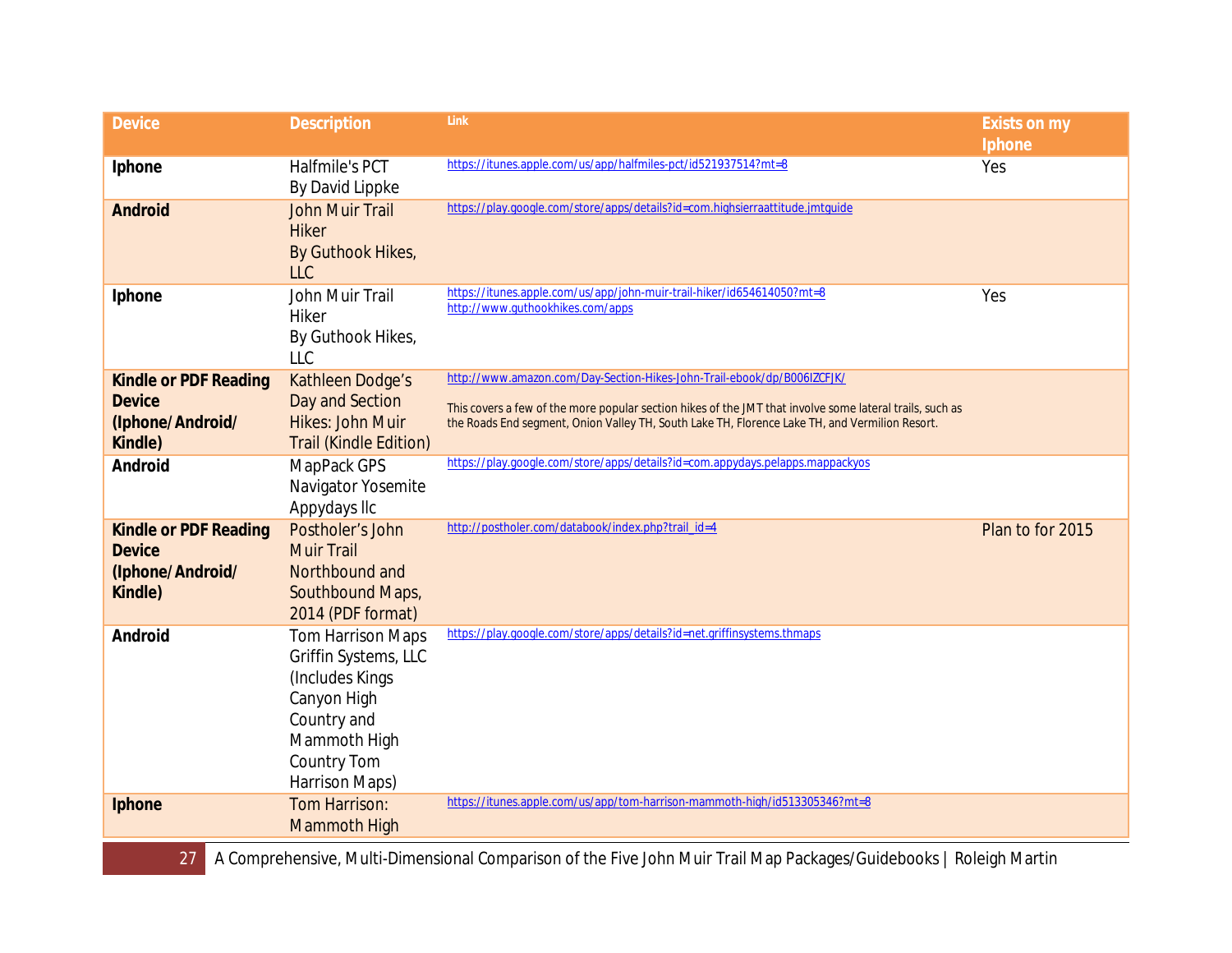| <b>Device</b> | <b>Description</b>                                                                                      | Link                                                                             | <b>Exists on my</b><br>Iphone |
|---------------|---------------------------------------------------------------------------------------------------------|----------------------------------------------------------------------------------|-------------------------------|
|               | Country 2012<br><b>By International</b><br>Mapping                                                      |                                                                                  |                               |
| Iphone        | Tom Harrison:<br>Mono Divide High<br>Country 2012<br>By International<br>Mapping                        | https://itunes.apple.com/us/app/tom-harrison-mono-divide-high/id578638705?mt=8   |                               |
| Iphone        | Tom Harrison: Mt<br><b>Whitney High</b><br>Country 2012<br><b>By International</b><br>Mapping           | https://itunes.apple.com/us/app/tom-harrison-mt-whitney-high/id573197669?mt=8    |                               |
| Iphone        | Tom Harrison:<br>Yosemite High<br>Country 2012 By<br>International<br>Mapping                           | https://itunes.apple.com/us/app/tom-harrison-yosemite-high/id526147144?mt=8      |                               |
| Iphone        | Tom Harrison's<br>John Muir Trail Map<br><b>By Earthrover</b><br>Software                               | https://itunes.apple.com/us/app/john-muir-trail-map/id379996717?mt=8             | Yes                           |
| Iphone        | Tom Harrison's<br>MammothMap -<br>Mammoth High<br><b>Country Trail Map</b><br>By Earthrover<br>Software | https://itunes.apple.com/us/app/mammothmap-mammoth-high-country/id306917500?mt=8 | Yes                           |
| Iphone        | Tom Harrison's<br>Sequoia and Kings<br><b>Canyon National</b><br><b>Park Recreation</b>                 | https://itunes.apple.com/us/app/sequoia-kings-canyon-national/id311431307?mt=8   | Yes                           |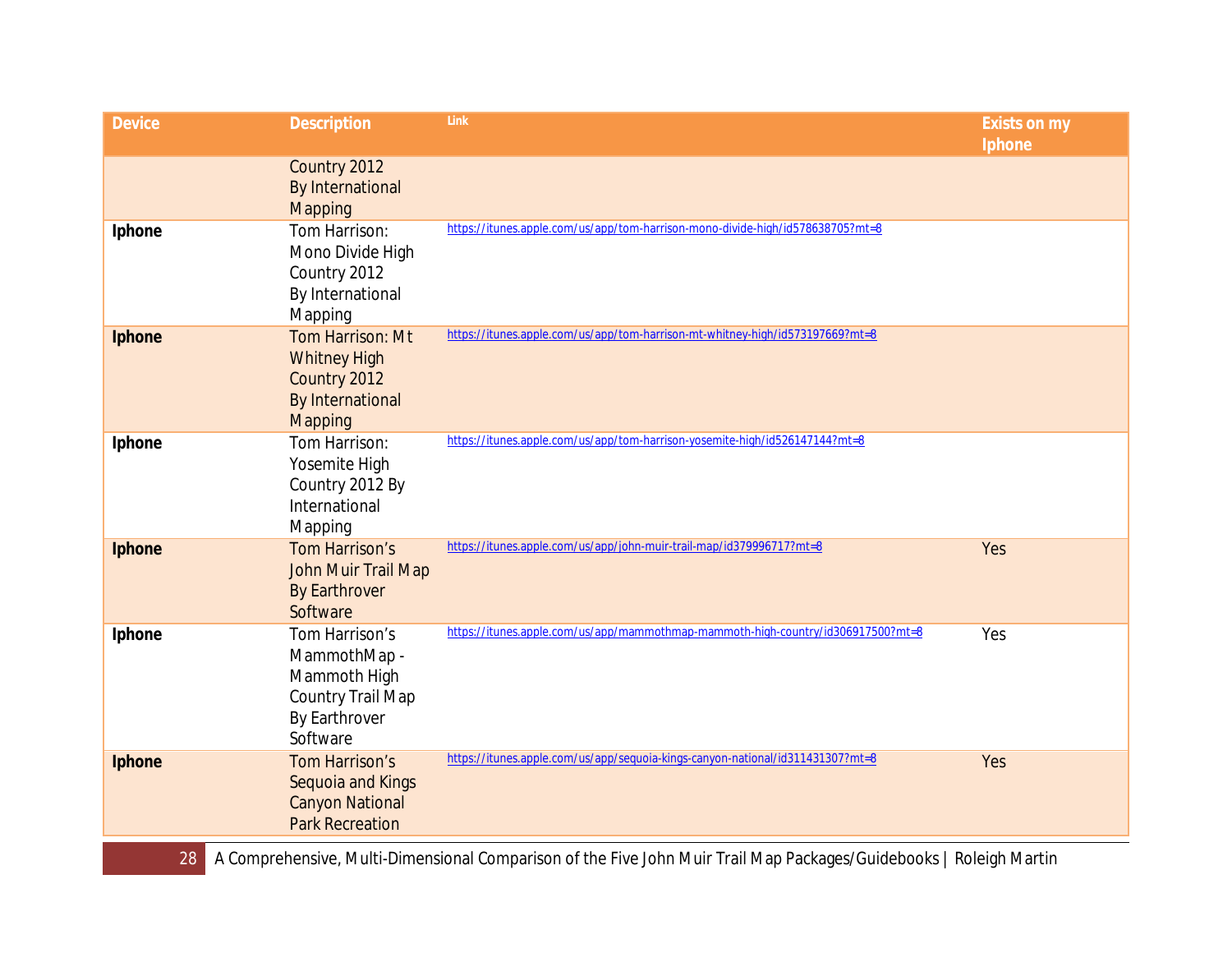| <b>Device</b>                                                                 | <b>Description</b>                                                                                       | Link                                                                                                                                                                                                                                                                                                                                                | <b>Exists on my</b><br>Iphone |
|-------------------------------------------------------------------------------|----------------------------------------------------------------------------------------------------------|-----------------------------------------------------------------------------------------------------------------------------------------------------------------------------------------------------------------------------------------------------------------------------------------------------------------------------------------------------|-------------------------------|
|                                                                               | Map<br><b>By Earthrover</b><br>Software                                                                  |                                                                                                                                                                                                                                                                                                                                                     |                               |
| Iphone                                                                        | Tom Harrison's<br><b>Yosemite National</b><br><b>Park Recreation</b><br>Map<br>By Earthrover<br>Software | https://itunes.apple.com/us/app/yosemite-national-park-recreation/id317791094?mt=8                                                                                                                                                                                                                                                                  | Yes                           |
| <b>Selected Garmin</b>                                                        | <b>Trailhead Series -</b>                                                                                | https://buy.garmin.com/en-US/US/prod91299.html                                                                                                                                                                                                                                                                                                      |                               |
| <b>Devices</b>                                                                | <b>Pacific Crest Trail</b><br>micro SD/SD card or<br>Download format                                     | In 2011, there was so much snow on the JMT that the trail was not visible for many miles as snow<br>covered the ground. I used a Garmin Etrex GPS with this Micro SD Card and was able to visibly see<br>the trail as I walked.                                                                                                                     |                               |
| <b>GPS</b><br>Devices/Smartphone<br>Apps that support<br><b>GPX</b> importing | Various<br>JohnMuirTrail<br>Yahoo Group<br>Member Uploaded<br>GPX and KML files                          | Join the JohnMuirTrail Yahoo Group and then visit these folders:<br>https://groups.yahoo.com/neo/groups/johnmuirtrail/files/Planning%20and%20Transportation/<br>https://groups.yahoo.com/neo/groups/johnmuirtrail/links/all/Maps_and_navigation_001262976905<br>You can join the group here: https://groups.yahoo.com/neo/groups/johnmuirtrail/info |                               |
| Iphone                                                                        | <b>Yosemite Valley</b><br><b>Trail Map</b><br><b>By Earthrover</b><br>Software                           | https://itunes.apple.com/us/app/yosemite-valley-trail-map/id310445115?mt=8                                                                                                                                                                                                                                                                          |                               |

# <span id="page-28-0"></span>**An Easy Way to Raise the** Scores **of the JMT Guides Reviewed**

The reader may already have one of these five documents or based upon a visual review of the documents (before purchasing) or based upon reviewing the individual dimension data given above, may decide to get a document that tied for second place. For instance, Erik the Black's JMT guide and Tom Harrison's JMT package I have used (not in the same year) on one or more JMT hikes (at least two apiece). One can supplement these guides with a printed (or saved to your smartphone) copies of the John Muir Trail Cribsheet<sup>xiv</sup>, authored by myself and data confirmed periodically by Karpani Devi, plus a copy of Elizabeth Wenk's Master Excel Spreadsheet of her 5<sup>th</sup> edition's JMT Guide listing of campsites, waypoints and junctions.<sup>xv</sup> Most users who do this will tailor the Master Spreadsheet to show where they plan to camp each night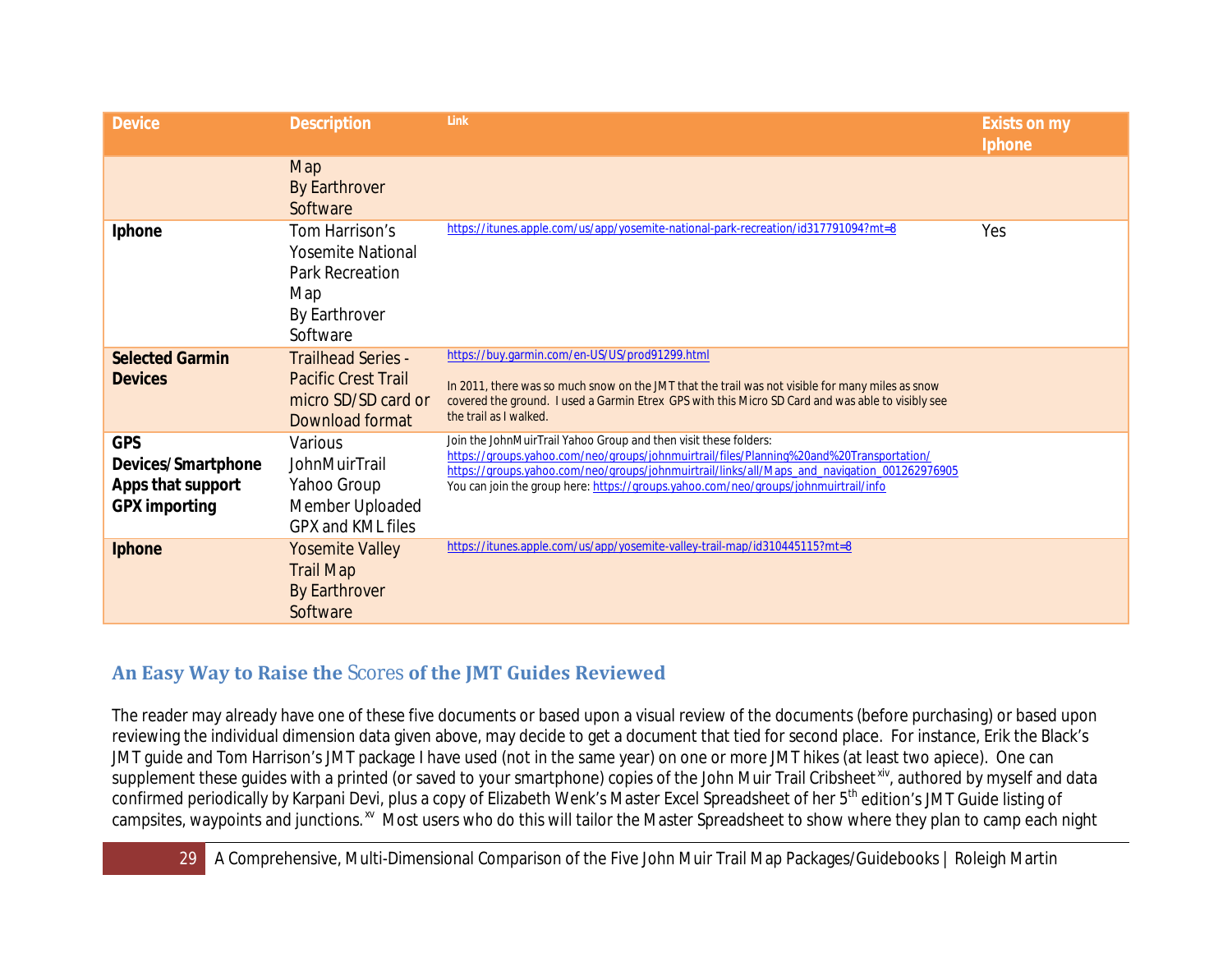and only show the columns they want that will appear either in 8.5x11" paper or 8.5x14" paper, printed back-to-back, stapled. The JMT Cribsheet fits on one sheet of paper, printed back-to-back. It contains far more phone numbers and addresses contained in any of the guides listed above.

Some of the guide books (or map packages) reviewed scored low on the lack of reference information, including phone numbers shown. If a person brings the one-sheet (printed back-to-back[\) JMT Cribsheet](http://climber.org/data/JMTCribSheet.pdf) in addition to the guide book you pick, the scores would benefit from an additional 12 percent up to an additional 33 percent just by bringing this one sheet of paper with you! See the below table 6.

## <span id="page-29-0"></span>**Table 6 – Improve the JMT Guide you prefer with the JMT Cribsheet (Sheet of Paper) Included**

| <b>Comparison Metric/Dimension</b>                                         | <b>Score Formula/Weight or</b><br><b>Lateral Trail is Popular or</b><br><b>Used (Score Weight)</b> | JMT Cribsheet by Roleigh Martin and Karpani Devi                                                                                                             | <b>Highest Achieving JMT</b><br><b>Map Guide in these Two</b><br><b>Metrics</b> |
|----------------------------------------------------------------------------|----------------------------------------------------------------------------------------------------|--------------------------------------------------------------------------------------------------------------------------------------------------------------|---------------------------------------------------------------------------------|
| Number of reference telephone numbers<br>displayed                         | $=(C2/MAX($C$2:$H$2))*3$                                                                           | 79.00                                                                                                                                                        | 28.00                                                                           |
| Original score for above row if not compared<br>against the JMT Cribsheet: |                                                                                                    |                                                                                                                                                              | 3.00                                                                            |
| Score for above row if compared against JMT<br>Cribsheet:                  |                                                                                                    | 3.00                                                                                                                                                         | 1.06                                                                            |
| <b>Extent of Emergency Information Given</b>                               | $=$ # of Types $*$ 2 (Max 8)                                                                       | Ranger Station Locations, Emergency #s, and<br>Permit Office #s, Miscellaneous (Transportation<br>Solutions, Boarding Solutions, Packer/Supply<br>Solutions) | Ranger Station Locations,<br>Emergency #s, and Permit<br>Office $#s$            |
| Original score for above row if not compared<br>against the JMT Cribsheet: |                                                                                                    |                                                                                                                                                              | 6.00                                                                            |
| Score for above row if compared against JMT<br>Cribsheet:                  |                                                                                                    | 8.00                                                                                                                                                         | 6.00                                                                            |

As you can see, bringing along just the [JMT](http://climber.org/data/JMTCribSheet.pdf) Cribsheet improves your JMT guide significantly. It's obvious, print out and bring the free JMT [Cribsheet!](http://climber.org/data/JMTCribSheet.pdf)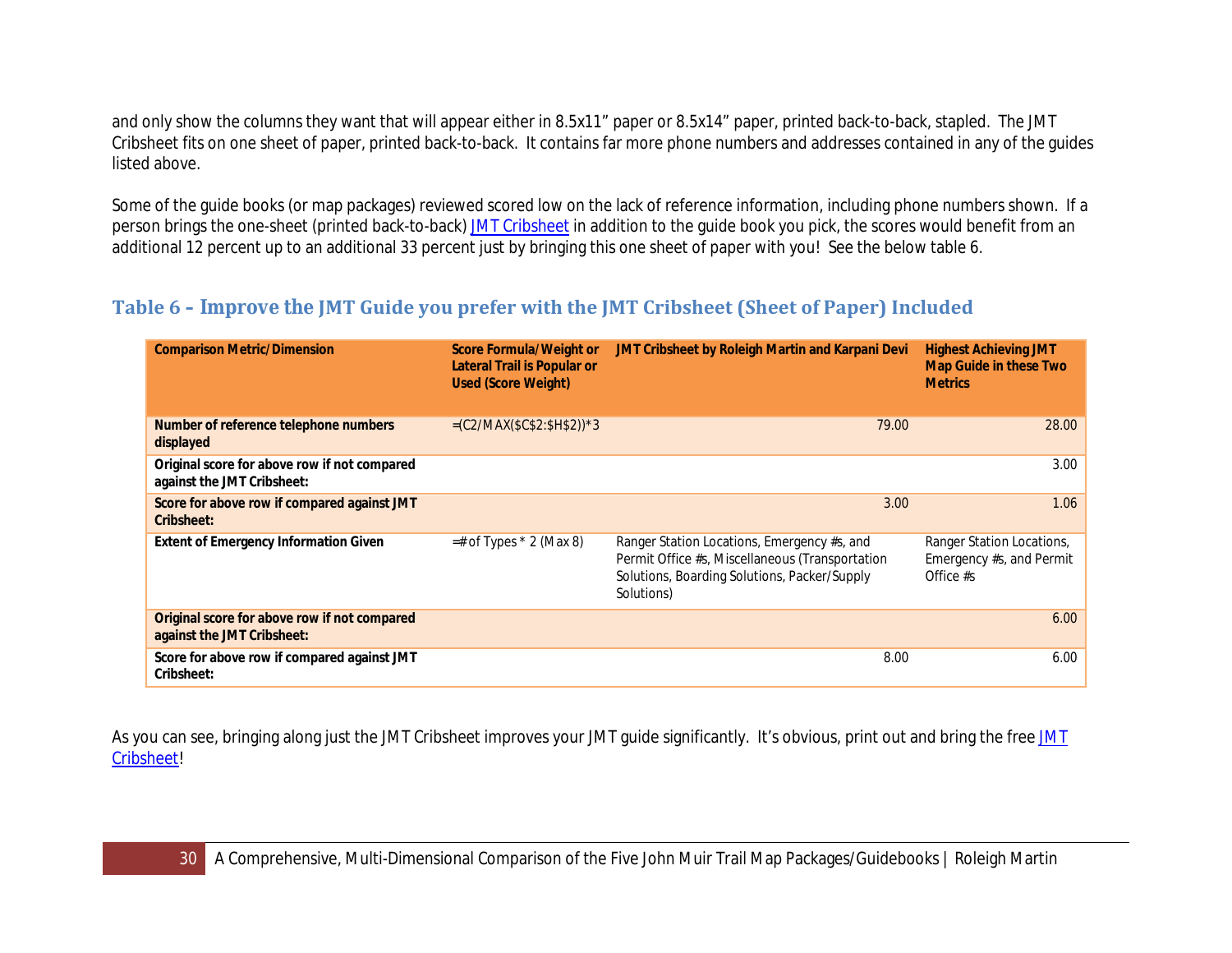### <span id="page-30-0"></span>**Commentary, Suggestions and Recommendations**

Tables 3 above gives the bottom line recommendations. Two documents, that of Elizabeth Wenk and National Geographic, tie for first place. Erik the Black's 2<sup>nd</sup> edition JMT Guide places second; the other two fee-based products tie for third place. If you print out and bring along the fre[e JMT cribsheet,](http://climber.org/data/JMTCribSheet.pdf) the products become much more competitive. Nearly all if not precisely all of the five products can be judged #1 on one or more important set of metrics. Although the for-free product ranked third, Postholer's product is available in two map scales and I did not combine the best score points of each scale and give him a combined score.<sup>[xvi](#page-33-12)</sup> Doing so, would have required me to do something similar for the other vendors, all of whom provide GPX files, and the lateral coverage on the GPX files were not analyzed here. Furthermore, two of the vendors have additional map products (National Geographic and Tom Harrison). Had I done this extra inclusion, the rankings would have shifted, putting one or more into a higher bracket than shown above. All of these products are superb and worthy of purchase, I agree wholeheartedly with Tom Harrison's comment above.

If you have Microsoft Excel you can download the **Excel scoring spreadsheet** used in this review, and change the weights of the various metrics, including setting some metrics to zero if they are not important to you. You can determine based upon your own criteria what is the single best guide that meets it.

Also join the John Muir Trail Yahoo Group, which has over 3400 members and has the world's largest collection of links and files on the JMT. There is a complete folder of GPS files there that can be downloaded if you become a (free) member of the Yahoo Group. Visit and join here: <https://groups.yahoo.com/neo/groups/johnmuirtrail/info>

If one has a smartphone, they can download larger, complementary maps which will show the lateral trails in their completeness. See [Table 5](#page-24-0) - Electronic Maps and GPS Files for Smartphones and GPS Devices above. If you have a smartphone, I recommend you download both scaled SOBO JMT maps from Postholer onto your smartphone in the event you do not choose to go with either of his maps for your printed version. Note what I mentioned about Postholer's map in the footnotes, that he colors the lateral trails that go to Trailheads from the JMT in orange which makes it very easy to see which lateral trails are exit opportunities versus those which are not.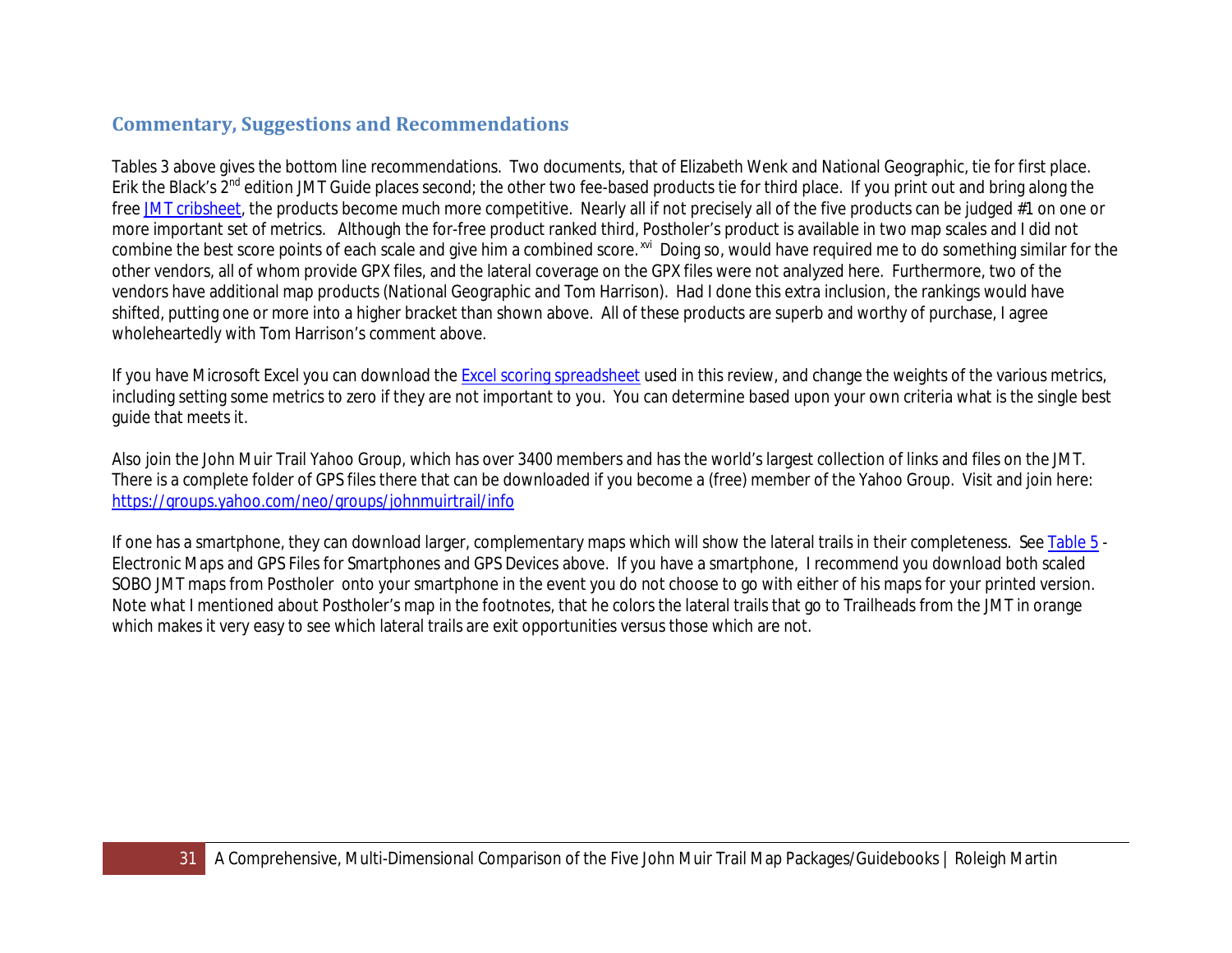| <b>Guidebook Name</b>                            | Key Metric Where Guide Ranks<br>#1                                                                                                            | Comment                                                                                                                                                                                                                                                                                                                                                                                               |
|--------------------------------------------------|-----------------------------------------------------------------------------------------------------------------------------------------------|-------------------------------------------------------------------------------------------------------------------------------------------------------------------------------------------------------------------------------------------------------------------------------------------------------------------------------------------------------------------------------------------------------|
| Tom Harrison JMT Map-Pack                        | Ties with National Geographic in<br>that if you combine the noted<br>above supplemental maps, they<br>provide 100% lateral trail<br>coverage. | Tom Harrison's additional maps are available in both print and<br>electronic versions.                                                                                                                                                                                                                                                                                                                |
| National Geographic JMT<br>Topographic Map Guide | Ties with Tom Harrison in that if<br>you combine the noted above<br>supplemental maps, they provide<br>100% lateral trail coverage.           | In addition, National Geographic in just the JMT Map Guide alone,<br>scored the highest in lateral trail coverage and tied for first in "Map<br>Usability/Navigational Eye Appeal (Reviewer's Judgement)"                                                                                                                                                                                             |
| Elizabeth Wenk's JMT Data Book                   | Had highest raw (unadjusted)<br>review score, across the board.<br>(When adjusted, National<br>Geographic ties with Wenk's<br>guide.)         | In addition, Elizabeth Wenk's book is the only book that provides a<br>panoramic view of named peaks at key passes. This is a great<br>addition. Also highly appreciated is the zoom-in, separate map page<br>on Devil's Postpile area, which is the most confusing area to walk<br>through without added map detail. Last, she provides detailed<br>information on all possible campsites available. |
| Erik the Black's JMT Atlas                       | Ties for first in "Map<br>Usability/Navigational Eye Appeal<br>(Reviewer's Judgement"                                                         | In addition Erik's book is the lightest weight JMT guide that is<br>published in book form; his 2 <sup>nd</sup> edition book ranks 98% in lateral trail<br>coverage, hardly different from the highest rated map guide in lateral<br>trail coverage.                                                                                                                                                  |
| Postholer's JMT Map and Data<br><b>Book</b>      | Best price (free) JMT map guide,<br>and has the most zoomed-in map<br>coverage of the JMT.                                                    | Postholer's other, free, SOBO JMT Map Guide that has a 1:31,680<br>scale provides the most detailed, zoomed-in topological guide on the<br>trail. If one prints his two scaled maps on waterproof, tear-resistant<br>paper (where the back of every other sheet has the 1:63,360 scale<br>map), one would know more visually about the trail than all other<br>map guides.                            |

# <span id="page-31-0"></span>**Table 7 – What Key Perspective Makes Each JMT Guide Rated #1?**

# <span id="page-31-1"></span>**What I Personally Take on a JMT Hike and Advise for Those Hiking With Me**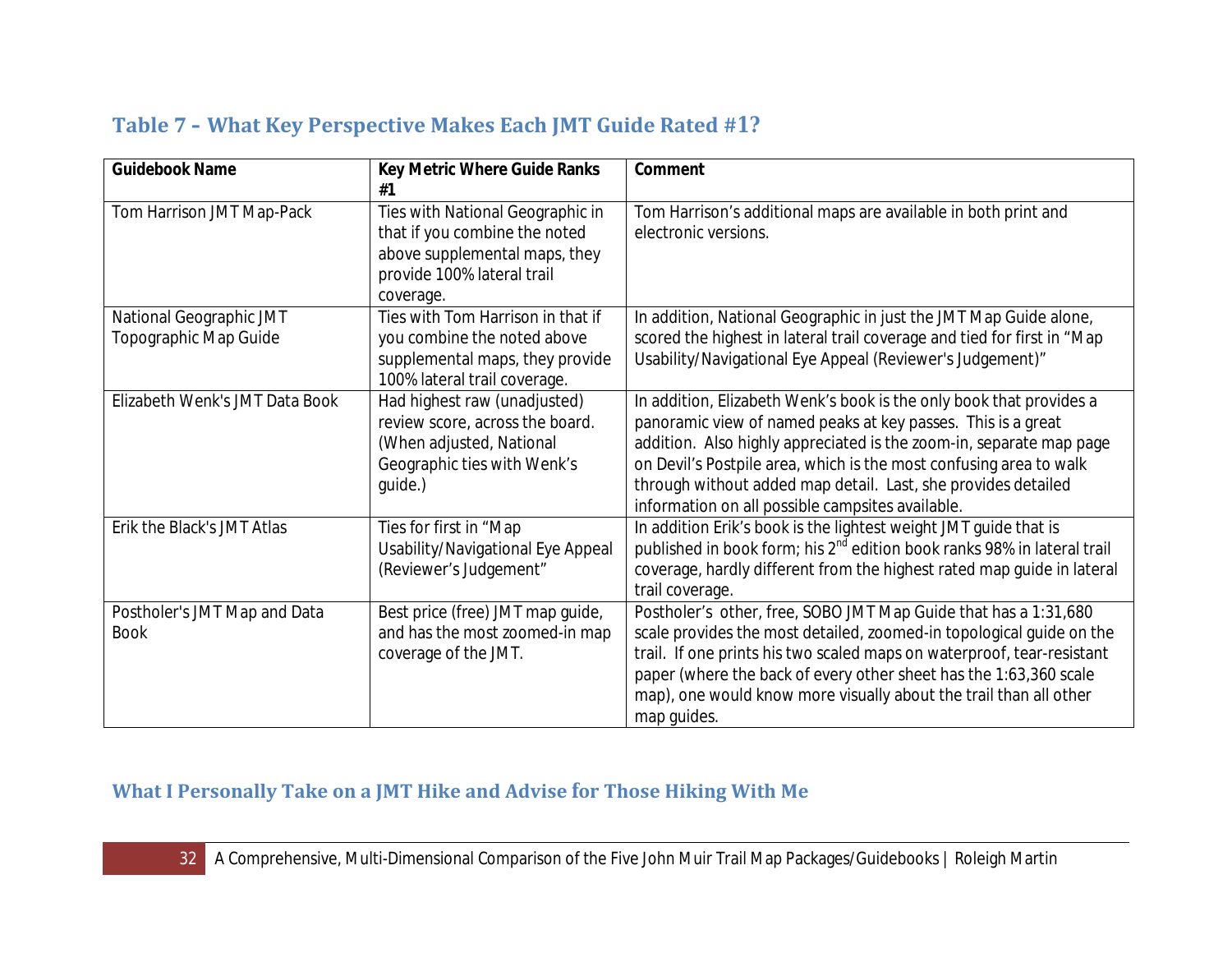<span id="page-32-4"></span><span id="page-32-3"></span><span id="page-32-2"></span>I personally own and have used all the guides reviewed in past JMT hikes except for the National Geographic guidebook as it was not published prior to my 2014 JMT hike (I hike the JMT each year, and will be doing my 8<sup>th</sup> annual JMT hike in 2015). I recommend to my hiking group that they bring a different guide book than what I bring so that overall we cover the most amount of territory/options the best. I do have printed out for the hiking group the JMT Yahoo Grou[p JMT Cribsheet](http://climber.org/data/JMTCribSheet.pdf) and the [Master Spreadsheet](http://climber.org/data/JMT_Wenk.html) of Elizabeth Wenk's JMT Guide Book, tailored (highlighted) for the planned camp spots. The printing is done in duplex mode, meaning each side of a sheet of paper contains printing. I use legal paper for the Master Spreadsheet of Elizabeth Wenk's JMT Guide Book tailored for our hike. As we get to each resupply point, we discard pages that have been traveled in a trash bin.

On my Iphone I currently have those items indicated in the far right column in the above [Table](#page-24-0) 5.

I plan on uploading [th](#page-33-14)e GPX SOBO file<sup>[xvii](#page-33-13)</sup> for the JMT from Elizabeth Wenk's Master Spreadsheet on my Delorm[e Inreach](http://www.inreachdelorme.com/) Explorer GPS/Satellite Messaging device<sup>xviii</sup> I bought for 2014 and love. If another snowbound year occurs like 2011, I will use these GPX waypoints to stay on the trail even when it is not visible due to snow. I only used the Delorme device in 2014 for messaging<sup>[xix](#page-33-15)</sup> (I love that it can obtain daily weather forecasts for the precise location one is hiking in). 2014 had so much rain, that it was good to know what was in front of us as we modified our schedule to handle horrid storm days.

# <span id="page-32-0"></span>**Ending Summary Statement**

All five products are excellent products. I have used all of them except Postholer's and National Geographic's as both of their current-version reviewed products were released after I finished my 2014 JMT hike. I am fortunate in that the hiking group I form cooperate with me and together we end up having almost if not all of the products available to use on a hike (but not for each person, however). Thus when I go over the next day's plan with them in the evening, I find I'll look and emphasize one product over the other to make certain points.

# <span id="page-32-1"></span>**Review Endnotes:**

i <sup>1</sup> In backpacking magazines, the John Muir Trail has consistently been voted as the world's most famous remote wilderness trail. Elizabeth Wenk's subtitle to her book, John Muir Trail, is "The essential guide to hiking America's most famous trail."

<sup>&</sup>lt;sup>"</sup> Search Amazon with these words: "John Muir Trail in books 2014" (without the quotes) then count the distinct results with 2014 release dates.

<sup>&</sup>quot;Some texts still refer to the JMT as 210 miles long, but if you include going all the way to Whitney Portal, Elizabeth Wenk's GPS data shows it to be 220.8 miles long.

<sup>&</sup>lt;sup>iv</sup> Permission granted by John Ladd and the individual photographers to use this snippet. Click on the link to see commentary and credit for each picture<br>shown. See https://www.facebook.com/media/set/?set=a.70354591306080

 $\degree$  Permission has been sought to display the snippet of that Facebook page referred to in the immediate above endnote.